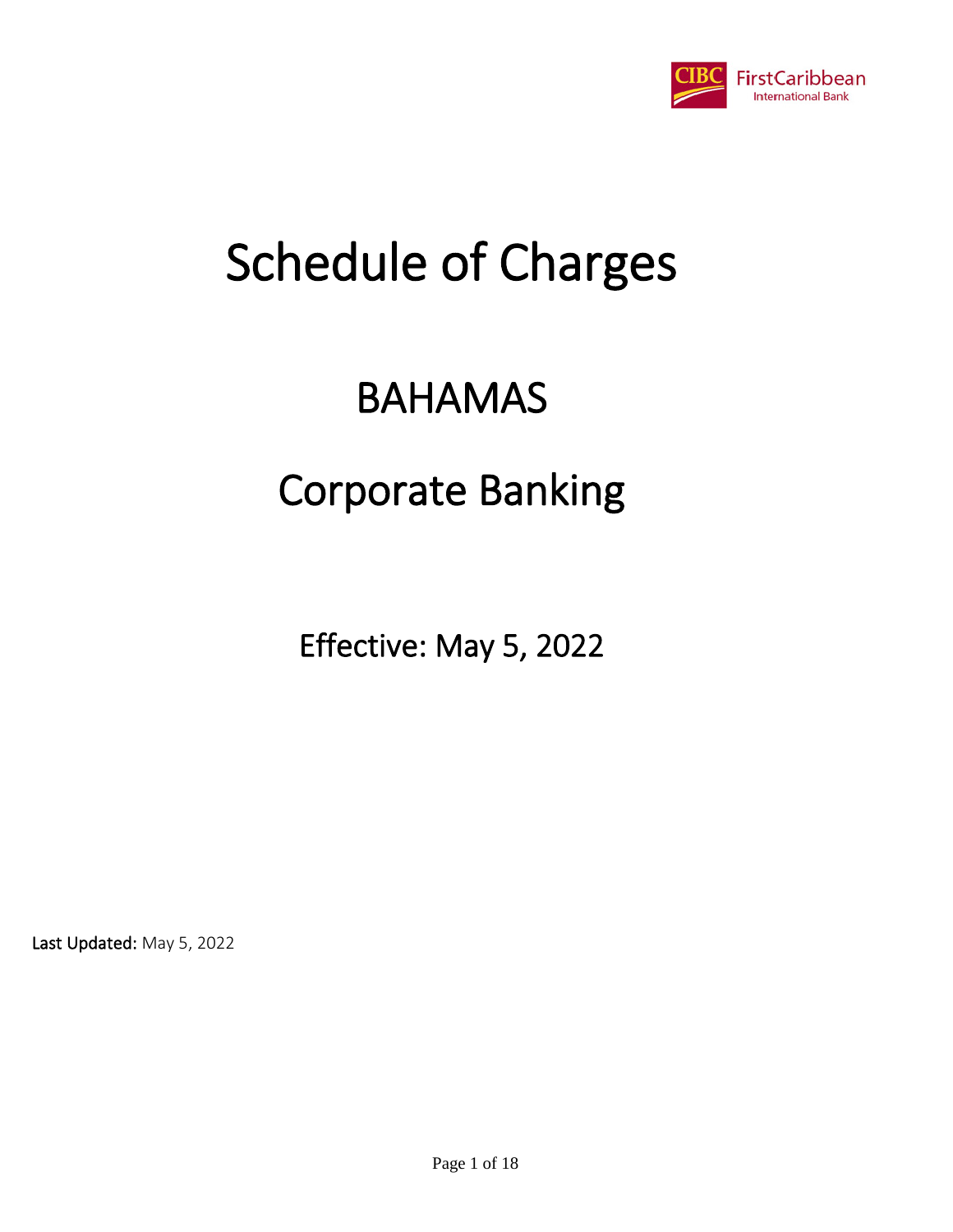

#### **CONTENTS**

- PERSONAL DEPOSIT AND TRANSACTION ACCOUNTS LOCAL CURRENCY
- PERSONAL DEPOSIT AND TRANSACTION ACCOUNTS FOREIGN CURRENCY
- SUNDRY SERVICES
- LENDING AND CARD SERVICES
- CORPORATE SERVICES
- TRADE SERVICES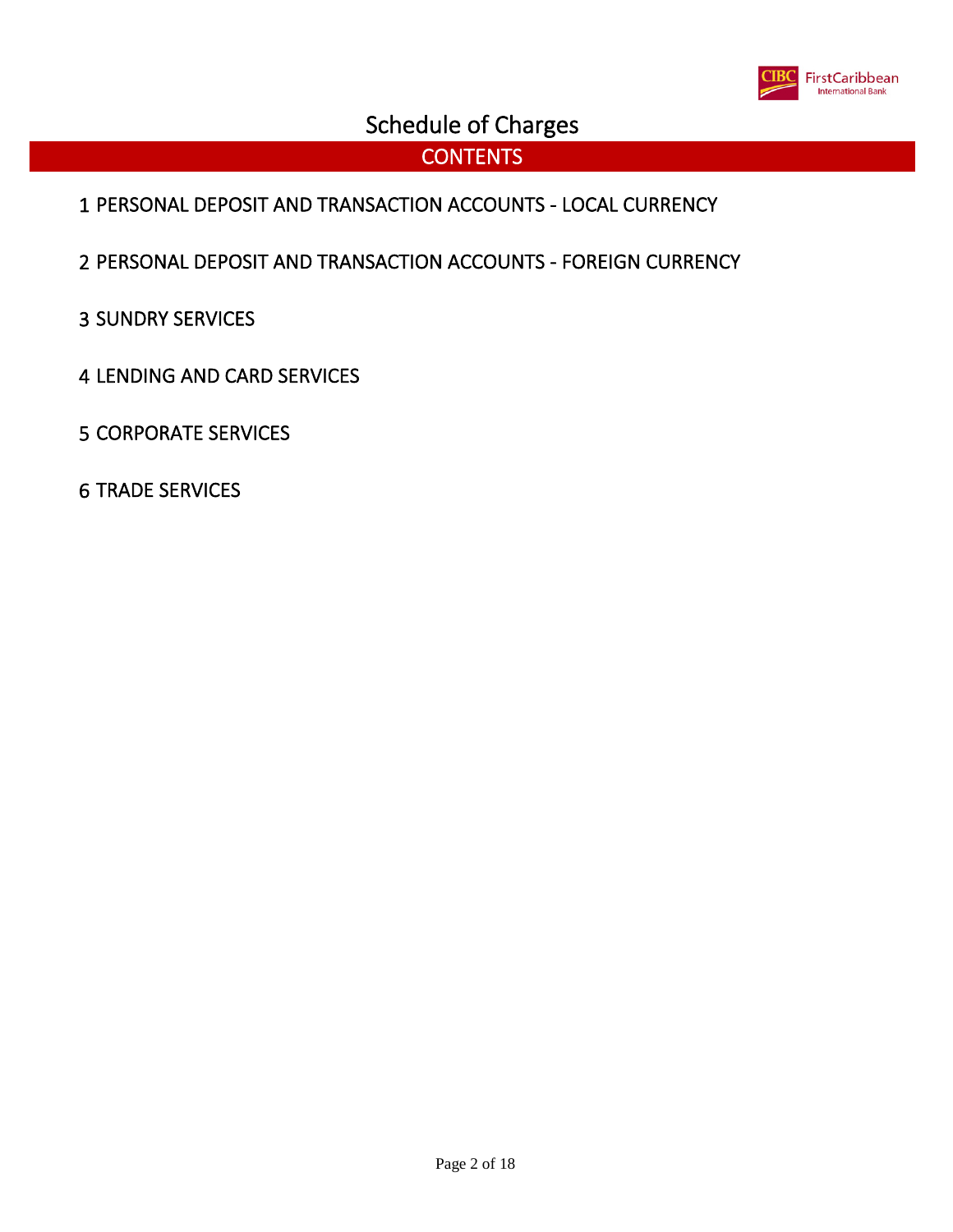

| CORPORATE DEPOSIT AND TRANSACTION ACCOUNTS - LOCAL CURRENCY |                                           |                      |                                           |  |  |
|-------------------------------------------------------------|-------------------------------------------|----------------------|-------------------------------------------|--|--|
|                                                             | <b>CHARGES</b><br>(pre -VAT)              | <b>VAT</b><br>10.00% | <b>FINAL CHARGES</b><br>(inc.VAT)         |  |  |
| <b>Business Current Accounts (Product Code 1)</b>           |                                           |                      |                                           |  |  |
| Minimum monthly service fee                                 | \$15.00                                   | 1.50                 | \$16.50                                   |  |  |
| Withdrawals / Cheques per entry                             | $$1.85 +$ stamp duty                      | 0.19                 | $$2.04 + stamp$ duty                      |  |  |
| Deposits / Credits per entry                                | \$0.75                                    | 0.08                 | \$0.83                                    |  |  |
| Business Premium Accounts (Product Code 8)                  |                                           |                      |                                           |  |  |
| Minimum monthly service fee                                 | \$10.00                                   | 1.00                 | \$11.00                                   |  |  |
| Withdrawals / Cheques per entry                             | $$1.85 +$ stamp duty                      | 0.19                 | $$2.04 + stamp$ duty                      |  |  |
| Deposits / Credits per entry                                | \$0.75                                    | 0.08                 | \$0.83                                    |  |  |
| Call Accounts (Product Code 174 and 195)                    |                                           |                      |                                           |  |  |
| Minimum monthly service fee                                 | \$10.00                                   | 1.00                 | \$11.00                                   |  |  |
| Withdrawals / Cheques per entry                             | 1 free, thereafter \$0.65 +<br>stamp duty | 0.07                 | 1 free, thereafter \$0.72 +<br>stamp duty |  |  |
| Deposits / Credits per entry                                | 1 free, thereafter \$0.65                 | 0.07                 | 1 free, thereafter \$0.72                 |  |  |

| <b>Fixed Deposit Accounts</b>                    |                 |  |                 |  |  |
|--------------------------------------------------|-----------------|--|-----------------|--|--|
| Transfer to another internal account on maturity | No charge       |  | No charge       |  |  |
| Transfer to another institution on maturity      | Draft/Wire Cost |  | Draft/Wire Cost |  |  |

*Notes:*

*1. \* - Product/Service Not offered to new clients*

*2. Senior Chequing & Savings Accounts - Commission Free Services on Local Mgr Cheques, Standing Orders & Traveller's Cheques*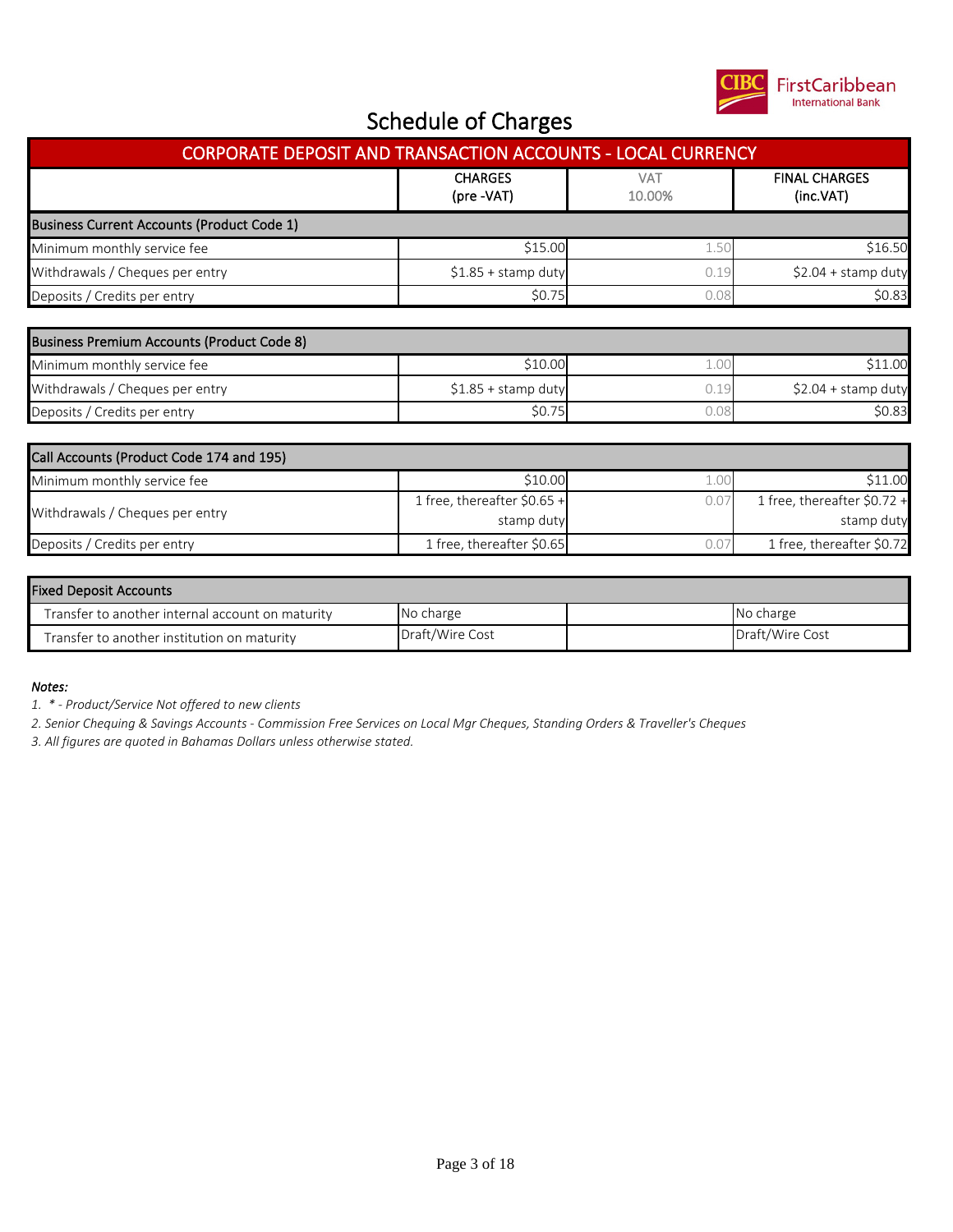

| <b>CORPORATE DEPOSIT AND TRANSACTION ACCOUNTS - FOREIGN CURRENCY</b> |                              |                      |                      |  |  |  |
|----------------------------------------------------------------------|------------------------------|----------------------|----------------------|--|--|--|
|                                                                      | <b>CHARGES</b><br>(pre -VAT) | <b>VAT</b><br>10.00% |                      |  |  |  |
| UNITED STATES DOLLAR (USD)                                           |                              |                      |                      |  |  |  |
| USD Business Current Accounts (Product Code 3)                       |                              |                      |                      |  |  |  |
| Minimum monthly service fee                                          | \$10.00                      | \$1.00               | \$11.00              |  |  |  |
| Withdrawals / Cheques per entry -excludes ABM<br>transactions        | $$0.65 +$ stamp duty         | \$0.0                | $$0.72 +$ stamp duty |  |  |  |
| Deposits / Credits per entry                                         | \$0.65                       | \$0.0                | \$0.72               |  |  |  |

| USD Business Premium Accounts (Product Code 14)               |                                            |        |                                            |  |  |  |
|---------------------------------------------------------------|--------------------------------------------|--------|--------------------------------------------|--|--|--|
| Minimum monthly service fee                                   | \$10.00                                    | \$1.00 | \$11.00                                    |  |  |  |
| Withdrawals / Cheques per entry -excludes ABM<br>transactions | 2 free, thereafter $$0.65 +$<br>stamp duty | \$0.07 | 2 free, thereafter $$0.72$ +<br>stamp duty |  |  |  |
| Deposits / Credits per entry                                  | 2 free, thereafter \$0.65                  | \$0.07 | 2 free, thereafter $$0.72$ +<br>stamp duty |  |  |  |

| USD Call Accounts (Product Code 192)                          |                                            |        |                                           |
|---------------------------------------------------------------|--------------------------------------------|--------|-------------------------------------------|
| Minimum monthly service fee                                   | \$10.00                                    | \$1.00 | \$11.00                                   |
| Withdrawals / Cheques per entry -excludes ABM<br>transactions | 1 free, thereafter $$1.00 +$<br>stamp duty | \$0.10 | 1 free, thereafter \$1.10 +<br>stamp duty |
| Deposits / Credits per entry                                  | 1 free, thereafter \$1.00                  | \$0.10 | 1 free, thereafter \$1.10 +<br>stamp duty |

| <b>CANADIAN DOLLAR (CAD)</b>                                  |                      |        |                      |
|---------------------------------------------------------------|----------------------|--------|----------------------|
| <b>CAD Business Current Accounts (Product Code 2)</b>         |                      |        |                      |
| Minimum monthly service fee                                   | \$10.00              | \$1.00 | \$11.00              |
| Withdrawals / Cheques per entry -excludes ABM<br>transactions | $$0.65 +$ stamp duty | \$0.07 | $$0.72 + stamp$ duty |
| Deposits / Credits per entry                                  | \$0.65               | \$0.0' | \$0.72               |

| CAD Business Premium Accounts (Product Code 15) |                                            |      |                                            |  |  |  |
|-------------------------------------------------|--------------------------------------------|------|--------------------------------------------|--|--|--|
| Minimum monthly service fee                     | \$10.00                                    |      | \$11.00                                    |  |  |  |
| Withdrawals / Cheques per entry                 | 2 free, thereafter $$0.65$ +<br>stamp duty | 0.07 | 2 free, thereafter $$0.72$ +<br>stamp duty |  |  |  |
| Deposits / Credits per entry                    | 2 free, thereafter \$0.65                  | 0.07 | 2 free, thereafter \$0.72                  |  |  |  |

| <b>CAD Call Accounts (Product Code 220)</b> |                              |      |                              |
|---------------------------------------------|------------------------------|------|------------------------------|
| Minimum monthly service fee                 | \$10.00                      | .00. | \$11.00                      |
| Withdrawals / Cheques per entry             | 1 free, thereafter $$1.00 +$ | 0.10 | 2 free, thereafter $$1.10 +$ |
|                                             | stamp duty                   |      | stamp duty                   |
| Deposits / Credits per entry                | 1 free, thereafter \$1.00    |      | 2 free, thereafter \$1.10    |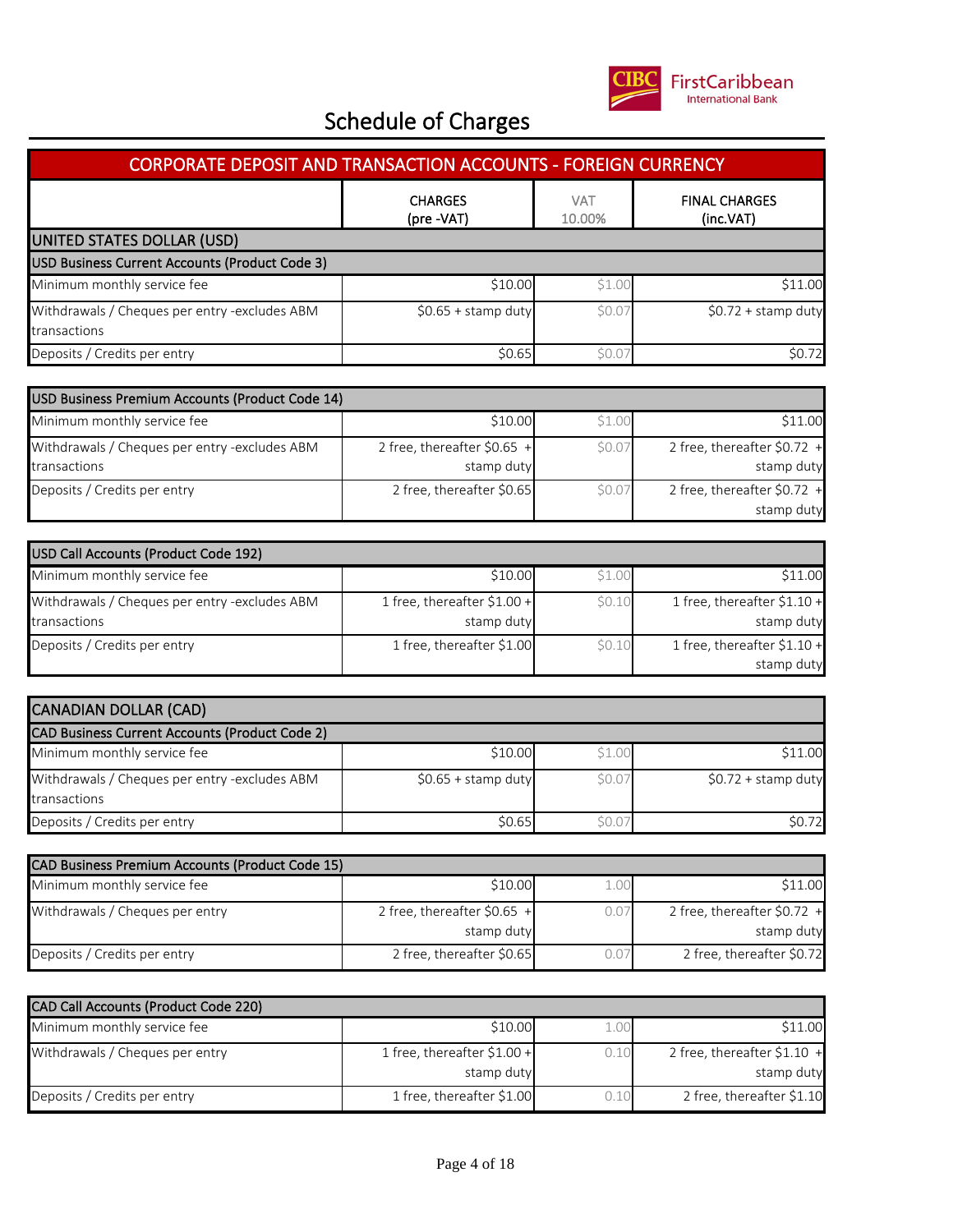

| <b>CORPORATE DEPOSIT AND TRANSACTION ACCOUNTS - FOREIGN CURRENCY</b> |                                                   |                      |                                            |  |  |
|----------------------------------------------------------------------|---------------------------------------------------|----------------------|--------------------------------------------|--|--|
|                                                                      | <b>CHARGES</b><br>(pre -VAT)                      | <b>VAT</b><br>10.00% | <b>FINAL CHARGES</b><br>(inc.VAT)          |  |  |
| <b>POUND STERLING (GBP)</b>                                          |                                                   |                      |                                            |  |  |
| GBP Business Current Accounts (Product Code 4)                       |                                                   |                      |                                            |  |  |
| Minimum monthly service fee                                          | £10.00                                            | 1.00                 | £11.00                                     |  |  |
| Withdrawals / Cheques per entry -excludes ABM<br>transactions        | $£0.65 + stamp$ duty                              | 0.07                 | $£0.72 + stamp$ duty                       |  |  |
| Deposits / Credits per entry                                         | £0.65                                             | 0.07                 | £0.72                                      |  |  |
| GBP Business Premium Accounts (Product Code 20)                      |                                                   |                      |                                            |  |  |
| Minimum monthly service fee                                          | £10.00                                            | 1.00                 | £11.00                                     |  |  |
| Withdrawals / Cheques per entry                                      | 2 free, thereafter £0.65 +<br>stamp duty          | 0.07                 | 2 free, thereafter £0.72 +<br>stamp duty   |  |  |
| Deposits / Credits per entry                                         | 2 free, thereafter £0.65                          | 0.07                 | 2 free, thereafter £0.72 +                 |  |  |
| <b>GBP Call Accounts (Product Code 237)</b>                          |                                                   |                      |                                            |  |  |
| Minimum monthly service fee                                          | £10.00                                            | 1.00                 | £11.00                                     |  |  |
| Withdrawals / Cheques per entry                                      | 1 free, thereafter £1.00 +<br>stamp duty          | 0.10                 | 1 free, thereafter £1.10 +<br>stamp duty   |  |  |
| Deposits / Credits per entry                                         | 1 free, thereafter £1.00                          | 0.10                 | 1 free, thereafter £1.10 +                 |  |  |
| <b>EURO DOLLARS (EUR)</b>                                            |                                                   |                      |                                            |  |  |
| <b>EUR Business Current Accounts (Product Code 123)</b>              |                                                   |                      |                                            |  |  |
| Minimum monthly service fee                                          | € 10.00                                           | 1.00                 | € 10.00                                    |  |  |
| Withdrawals / Cheques per entry -excludes ABM<br>transactions        | € 0.65 + stamp duty                               | 0.07                 | € 0.72 + stamp duty                        |  |  |
| Deposits / Credits per entry                                         | € 0.65                                            | 0.07                 | € 0.72                                     |  |  |
| EUR deposit charge                                                   | 0.7% p.a. of Average Monthly<br>0.070%<br>Balance |                      | 0.77% p.a. of Average Monthly<br>Balance   |  |  |
| <b>EUR Business Premium Accounts (Product Code 73)</b>               |                                                   |                      |                                            |  |  |
| Minimum monthly service fee                                          | € 10.00                                           | 1.00                 | € 11.00                                    |  |  |
| Withdrawals / Cheques per entry                                      | 2 free, thereafter €0.65 +<br>0.07                |                      | 2 free, thereafter €0.72 +<br>stamp duty   |  |  |
| Deposits / Credits per entry                                         | stamp duty<br>2 free, thereafter €0.65<br>0.07    |                      | 2 free, thereafter $€0.72 +$<br>stamp duty |  |  |
| EUR deposit charge                                                   | 0.7% p.a. of Average Monthly<br>Balance           | 0.070%               | 0.77% p.a. of Average Monthly<br>Balance   |  |  |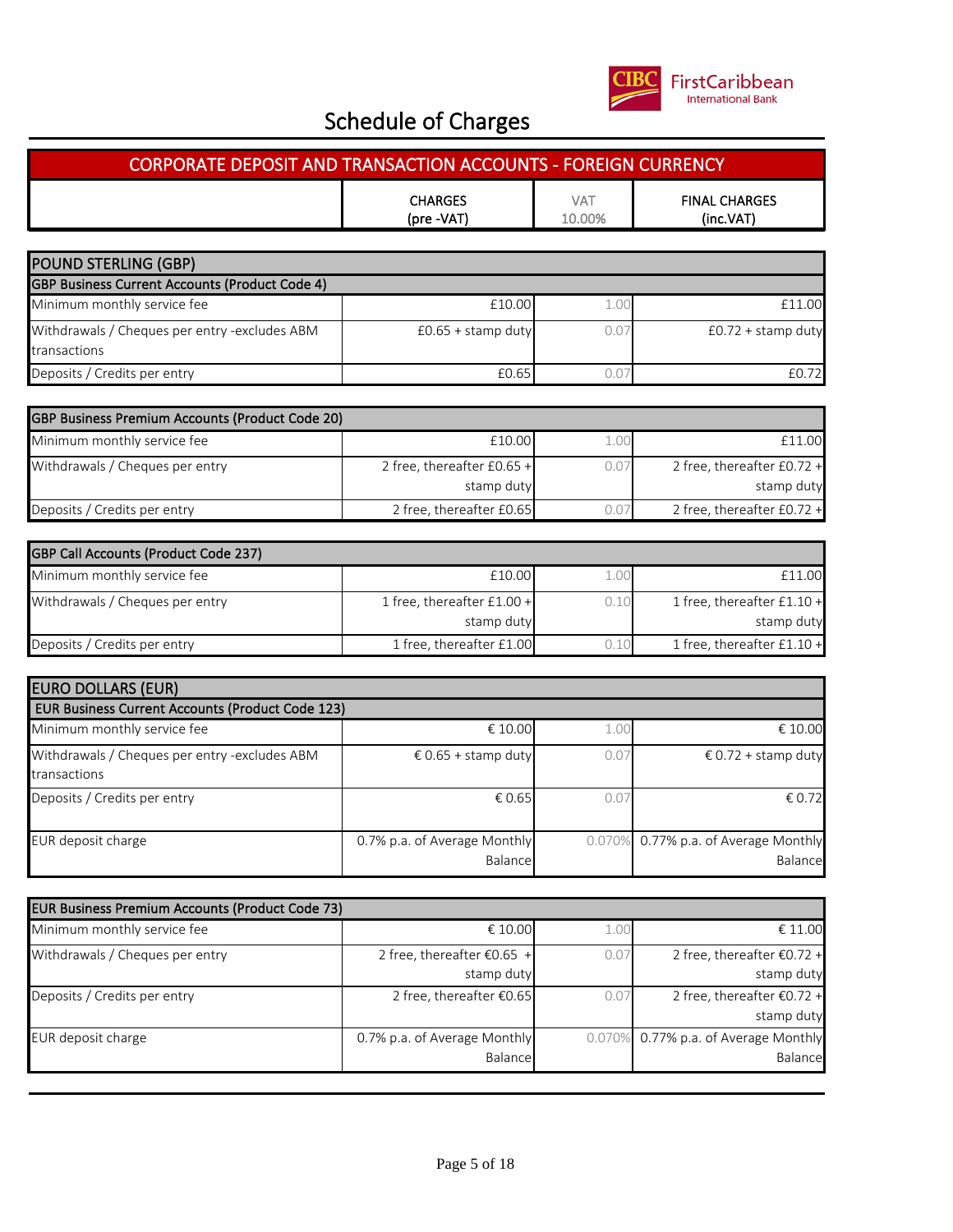

| <b>CORPORATE DEPOSIT AND TRANSACTION ACCOUNTS - FOREIGN CURRENCY</b>                      |                                            |        |                                            |  |  |  |
|-------------------------------------------------------------------------------------------|--------------------------------------------|--------|--------------------------------------------|--|--|--|
| <b>CHARGES</b><br><b>VAT</b><br><b>FINAL CHARGES</b><br>(pre -VAT)<br>10.00%<br>(inc.VAT) |                                            |        |                                            |  |  |  |
| <b>EUR Call Accounts (Product Code 54)</b>                                                |                                            |        |                                            |  |  |  |
| Minimum monthly service fee                                                               | € 10.00                                    | 1.00   | € 11.00                                    |  |  |  |
| Withdrawals / Debits - excludes ABM transactions                                          | 1 free, thereafter $£1.00 +$<br>stamp duty | 0.10   | 1 free, thereafter $£1.10 +$<br>stamp duty |  |  |  |
| Deposits / Credits per entry                                                              | 1 free, thereafter $£1.00$                 | 0.10   | 1 free, thereafter $£1.10 +$<br>stamp duty |  |  |  |
| EUR deposit charge                                                                        | 0.7% p.a. of Average Monthly<br>Balancel   | 0.070% | 6 0.77% p.a. of Average Monthly<br>Balance |  |  |  |

*Notes:*

*1. \* - Product/Service Not offered to new clients*

*2. Senior Chequing & Savings Accounts - Commission Free Services on Local Mgr Cheques, Standing Orders & Traveller's Cheques*

*3. All figures are quoted in Bahamas Dollars unless otherwise stated.*

*4. EUR currency fixed deposits and transaction accounts, where offered, are charged at a rate of 0.70% per annum.*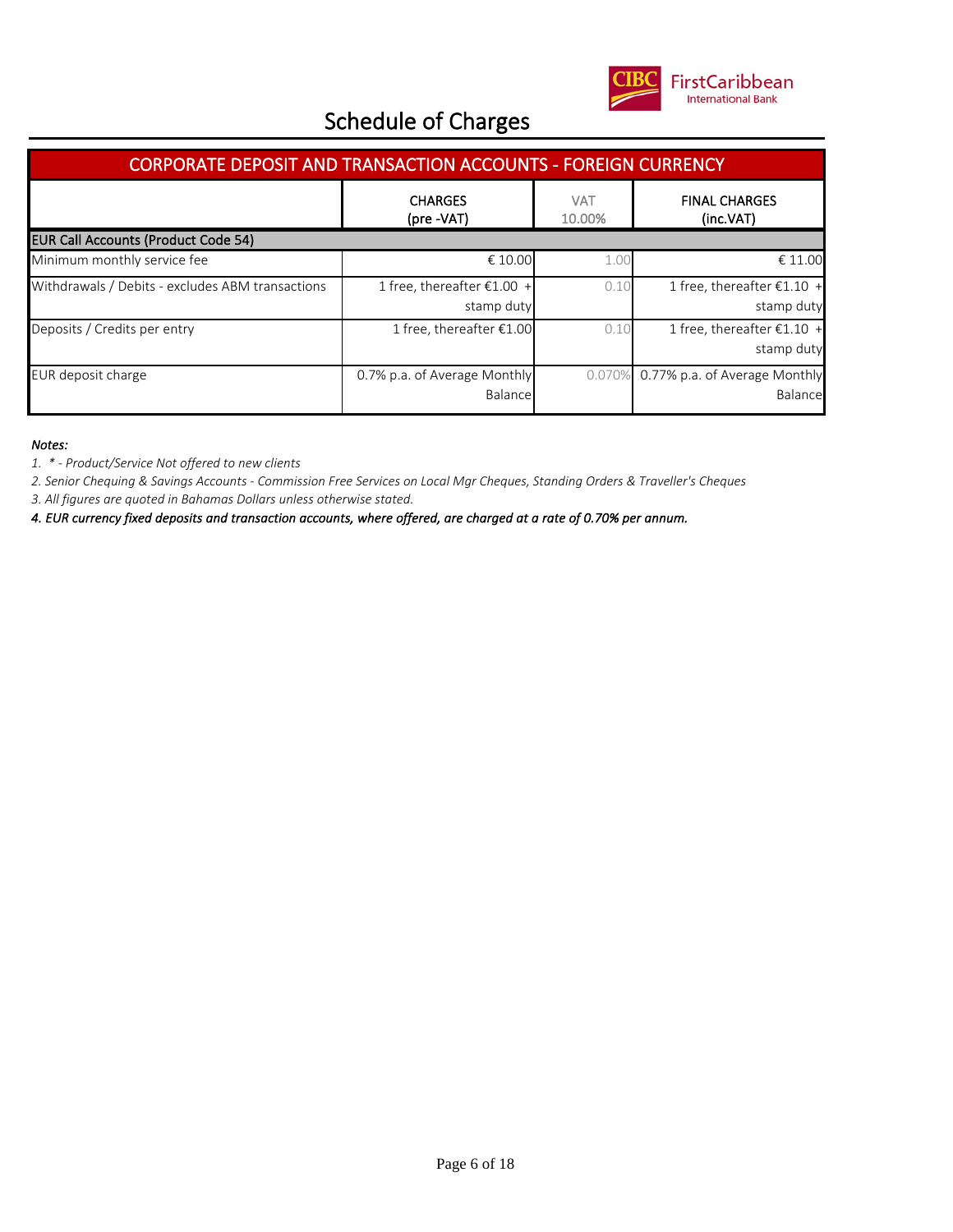

## FirstCaribbeanbean

#### Schedule of Charges

| <b>SUNDRY SERVICES</b>         |                              |               |                                   |  |  |
|--------------------------------|------------------------------|---------------|-----------------------------------|--|--|
|                                | <b>CHARGES</b><br>(pre -VAT) | VAT<br>10.00% | <b>FINAL CHARGES</b><br>(inc.VAT) |  |  |
| INTERNET AND TELEPHONE BANKING |                              |               |                                   |  |  |
| Monthly Access Fee             | No Charge                    |               | No Charge                         |  |  |

| <b>WIRE TRANSFERS</b>                              |              |             |              |            |              |             |
|----------------------------------------------------|--------------|-------------|--------------|------------|--------------|-------------|
|                                                    | Via Internet | Via Branch  | Via Internet | Via Branch | Via Internet | Via Branch  |
| \$1 to \$9,999.99                                  | \$45.00      | \$75.00     | \$4.50       | \$7.50     | \$49.50      | \$82.50     |
| \$10,000 to \$99,999.100                           | \$55.00      | \$85.00     | \$5.50       | \$8.50     | \$60.50      | \$93.50     |
| \$100,000 and Over                                 | \$80.00      | \$125.00    | \$8.00       | \$12.50    | \$88.00      | \$137.50    |
| Local / Regional Transfers                         |              |             |              |            |              |             |
| To / from an account held at other local banks via | \$5.00       | \$10.00     | \$0.50       | \$1.00     | \$5.50       | \$11.00     |
| RTGS (local currency transactions only)            |              |             |              |            |              |             |
| To an account held at one of our regional branches | \$30.00      | \$40.00     | \$3.00       | \$4.00     | \$33.00      | \$44.00     |
| <b>Incoming Wire Transfers</b>                     |              |             |              |            |              |             |
| To credit an account at one of our branches        |              | \$11.25     |              | \$1.13     |              | \$12.38     |
| To credit an account held at other local banks     |              | \$20.00     |              | \$2.00     |              | \$22.00     |
| Payable on presentation of Photo Identification    |              | \$30.00     |              | \$3.00     |              | \$33.00     |
| Returned Wire Payments: Incoming and Outgoing      |              | USD \$30.00 |              | USD\$3.00  |              | USD \$33.60 |
| Tracers on Wire Transfers                          |              | USD \$40.00 |              | USD\$4.00  |              | USD \$44.80 |

*Notes:*

*1. All figures are quoted in local currency unless otherwise stated.*

*2. RTGS - Real Time Gross Settlement is an initiative of some local Central Banks that allows commercial banks to make (large) inter-bank transactions in realtime in local currency.*

*3. All wires are sent for Beneficiary to pay Correspondent fees*

| <b>DRAFTS</b>                             |                    |         |                        |
|-------------------------------------------|--------------------|---------|------------------------|
| Local Draft (Manager's Cheque)            | \$8.00             | \$0.80  | \$8.80                 |
| USD Draft                                 |                    |         |                        |
| Up to \$9,999                             | \$56.25            | \$5.63  | \$61.88 + Stamp Duty   |
| \$10,000 to \$24,999                      | \$68.75            | \$6.88  | \$75.63 + Stamp Duty   |
| \$25,000 & Over                           | \$100.00           | \$10.00 | $$110 +$ Stamp Duty    |
| Other Foreign Currency Draft              |                    |         |                        |
| Up to \$9,999                             | \$56.25            | \$5.63  | \$61.88 + Stamp Duty   |
| \$10,000 to \$24,999                      | \$68.75            | \$6.88  | $$75.63 + Stamp Duty$  |
| \$25,000 & Over                           | \$100.00           | \$10.00 | \$110 + Stamp Duty     |
| Tracers on Local Drafts (plus costs)      | \$10.00            | \$1.00  | $$11 + Costs$          |
| Tracers on Foreign Drafts (plus costs)    | \$40.00            | \$4.00  | $$44 + Costs$          |
| Stop Payment on Local Drafts (plus costs) | \$25.00            | \$2.50  | $$27.5 + Costs$        |
| Stop Payment on Foreign Drafts            |                    |         | USD \$68.75 Equivalent |
| (includes foreign bank charges)           | \$62.50            | \$6.25  |                        |
| Duplicate / Replacement Drafts            | Original Draft Fee |         | Original Draft Fee     |

| <b>MAIL TRANSFERS</b> |         |       |                              |
|-----------------------|---------|-------|------------------------------|
| Outgoing: Inland      | $-4.00$ | 30.4U | ·Draft<br>aarges<br>54.4<br> |
| Incoming              | $N/A_1$ |       | N/A                          |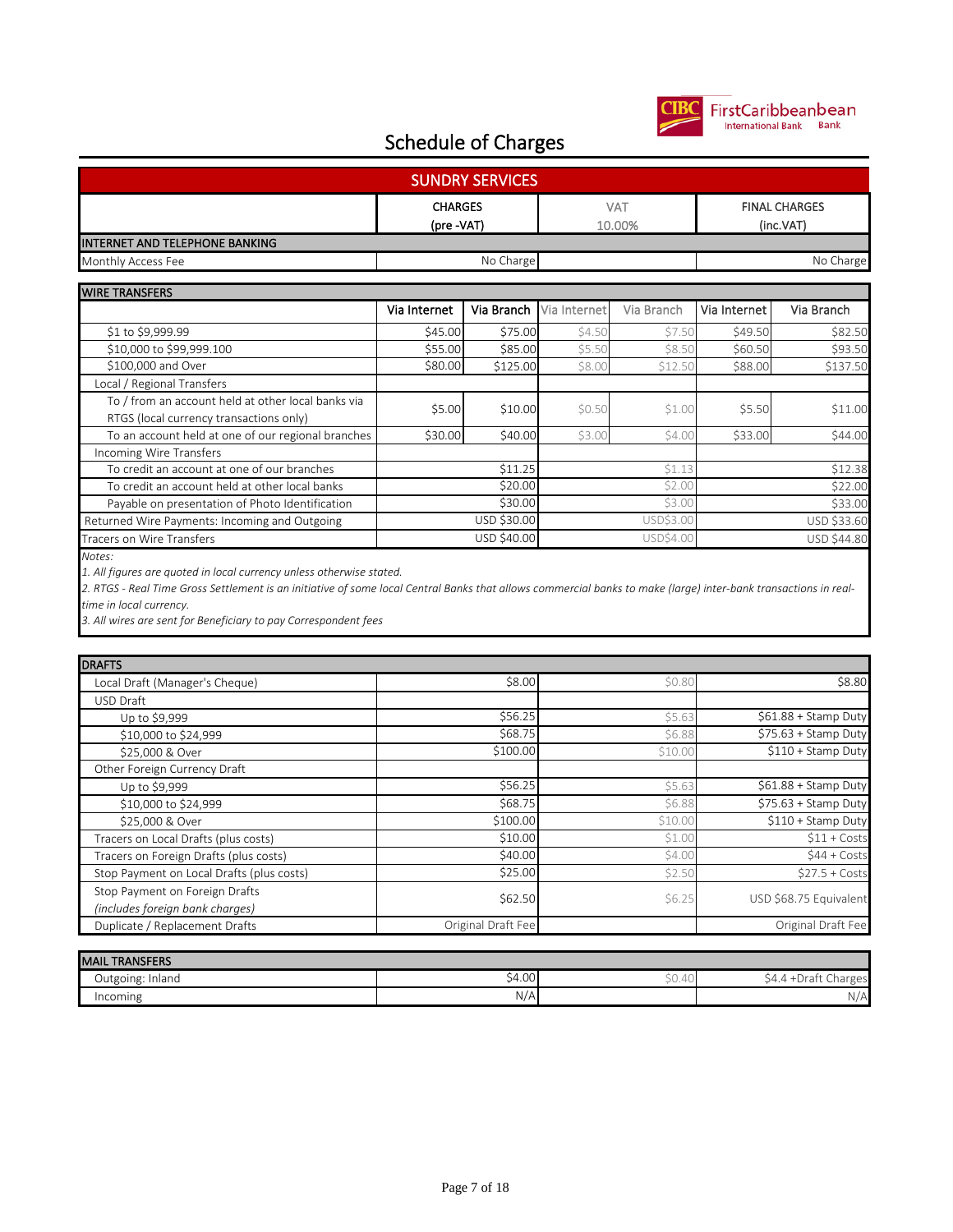

| <b>SUNDRY SERVICES</b>                                     |                              |                             |                                   |  |
|------------------------------------------------------------|------------------------------|-----------------------------|-----------------------------------|--|
|                                                            | <b>CHARGES</b><br>(pre -VAT) | <b>VAT</b><br>10.00%        | <b>FINAL CHARGES</b><br>(inc.VAT) |  |
| <b>STANDING ORDERS</b>                                     |                              |                             |                                   |  |
| Set-up                                                     | \$2.00                       | \$0.20                      | \$2.20                            |  |
| Amendment                                                  | \$10.00                      | \$1.00                      | \$11.00                           |  |
| Internal Standing Orders                                   |                              |                             |                                   |  |
| Loan Payments or Safety Deposit Box/Premier<br>annual fees | No Charge                    |                             | No Charge                         |  |
| Between other accounts                                     | \$6.00                       | \$0.60                      | \$6.60                            |  |
| <b>External Standing Orders:</b>                           |                              |                             |                                   |  |
| To transfer funds LOCALLY via DRAFT                        | $$10.00 + draft fee$         | \$1.00                      | $$11.00 + draft fee$              |  |
| To transfer funds LOCALLY via RTGS                         | \$20.00                      | \$2.00                      | \$22.00                           |  |
| To transfer funds OVERSEAS                                 | $$10.00 + draft/wire fee$    | \$1.00                      | \$11.00 + draft/wire fee          |  |
|                                                            |                              |                             |                                   |  |
| <b>BILL PAYMENT</b>                                        |                              |                             |                                   |  |
| Via the Branch Counter                                     | \$1.00                       | \$0.10                      | \$1.10                            |  |
| Via the ABM                                                | No Charge                    |                             | No Charge                         |  |
| Via the Internet                                           | No Charge                    |                             | No Charge                         |  |
| Via Standing Order (Diary Card) - bills sent to us for     |                              |                             |                                   |  |
| payment                                                    | $$10.00 + draft fee$         | \$1.00                      | $$11.00 + draft fee$              |  |
|                                                            |                              |                             |                                   |  |
| <b>ACCOUNT TRANSFERS</b>                                   |                              |                             |                                   |  |
| By customer via our ABM, telephone or online Banking       | No Charge                    | N/A                         | No Charge                         |  |
| By customer via another Bank ABM                           | $$5.00 + $2.00$ if advice is | $$0.50 + 0.20$ if advice is | \$5.50 + \$2.20 if advice is      |  |
|                                                            | required                     | required                    | required                          |  |
| By us on written/faxed/telephoned instructions             | \$15.00                      | \$1.50                      | \$16.50                           |  |
|                                                            |                              |                             |                                   |  |
| <b>CHEQUE RELATED</b>                                      |                              |                             |                                   |  |
| Cheque Books (all styles)                                  |                              |                             | Cost + Stamp Duty                 |  |
| Stop payment on a local cheque (all reasons)               | \$25.00                      | \$2.50                      | \$27.5 each                       |  |
| Stop payment on a foreign cheque (all reasons)             | \$62.50                      | \$6.25                      | USD \$68.75 Equivalent            |  |
| Charge backs - (items returned to us by another bank)      |                              |                             |                                   |  |
| Local Cheque                                               | \$25.00                      | \$2.50                      | \$27.50                           |  |
| Foreign Cheque                                             | \$50.00                      | \$5.00                      | \$55.00                           |  |
| Non-Sufficient Funds (return cheque charge)                | \$35.00                      | \$3.50                      | \$38.50                           |  |
| Postdated cheques                                          | \$3.00                       | \$0.30                      | \$3.3 each                        |  |
| Third Party (Non Customers) Cheque Cashing Fee             | \$5.00                       | \$0.50                      | \$5.50                            |  |
| Foreign Cheque Processing Fee                              | \$5.58                       | \$0.56                      | \$6.14 stamp duty                 |  |

| <b>FOREIGN CURRENCY EXCHANGE</b>                 |                       |                  |                       |
|--------------------------------------------------|-----------------------|------------------|-----------------------|
| Local currency for foreign currency              | Exchange + Stamp Duty |                  | Exchange + Stamp Duty |
| Foreign currency for local currency (except USD) | 1% Min \$10.00        | 0.10% Min \$1.00 | 1.10% Min \$11.00     |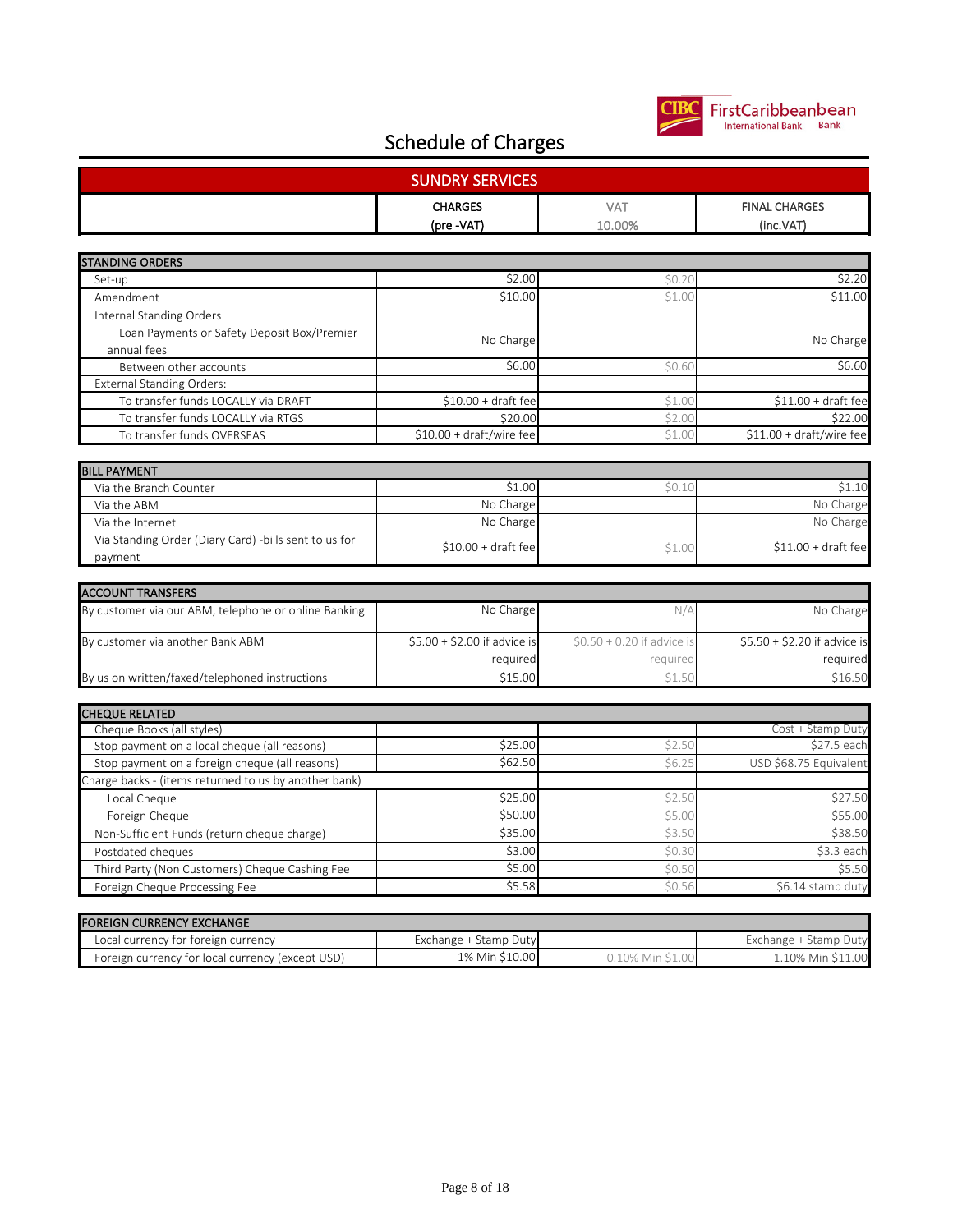

| <b>SUNDRY SERVICES</b>                                                                       |                              |                 |                                   |  |
|----------------------------------------------------------------------------------------------|------------------------------|-----------------|-----------------------------------|--|
|                                                                                              | <b>CHARGES</b><br>(pre -VAT) | VAT<br>10.00%   | <b>FINAL CHARGES</b><br>(inc.VAT) |  |
|                                                                                              |                              |                 |                                   |  |
| <b>ABM</b>                                                                                   |                              |                 |                                   |  |
| New issue/replacement of expired or stolen card                                              | No Charge                    |                 | No Charge                         |  |
| Replacement of lost card                                                                     | \$5.00                       | \$0.50          | \$5.50                            |  |
| **Mini-statement Print                                                                       | \$1.00                       | \$0.10          | \$1.10                            |  |
| <b>ABM Deposits</b>                                                                          | No Charge                    |                 | No Charge                         |  |
| <b>ABM Withdrawals</b>                                                                       |                              |                 |                                   |  |
| At a CIBC FirstCaribbean ABM                                                                 | \$2.00                       | \$0.20          | \$2.20                            |  |
| At another bank's ABM                                                                        | N/A                          |                 | N/A                               |  |
| Point of Sale Purchases                                                                      | N/A                          |                 | N/A                               |  |
| Direct Banking, Bank@Work, Bank@School, Senior Savings, Senior Chequing<br><b>STATEMENTS</b> |                              |                 |                                   |  |
| Mailed/Regular/diary filled statement                                                        | No Charge                    |                 | No Charge                         |  |
| Duplicate/Additional/Interim statement (each)                                                | \$20.00                      | \$2.00          | \$22.00                           |  |
| Screen print/photocopy (per page)                                                            | \$10.00                      | \$1.00          | \$11.00                           |  |
| Held for Collection at the Branch (per month)                                                | \$15.00                      | \$1.50          | \$16.50                           |  |
| E-statement:                                                                                 |                              |                 |                                   |  |
| Set Up                                                                                       | No Charge                    |                 | No Charge                         |  |
| Monthly Subscription Fee (to be collected via standing order)                                |                              |                 |                                   |  |
| Daily files                                                                                  | USD50.00 / account           | <b>USD 5.00</b> | USD 55.00 / account               |  |
| Weekly Files                                                                                 | USD20.00 / account           | <b>USD 2.00</b> | USD 22.00 / account               |  |
| Monthly Files                                                                                | USD15.00 / account           | <b>USD 1.50</b> | USD 16.50 / account               |  |
| <b>Transaction Fee</b>                                                                       | No charge                    |                 | No Charge                         |  |
|                                                                                              |                              |                 |                                   |  |
| <b>ACCOUNT CLOSURE</b>                                                                       |                              |                 |                                   |  |
| Within 90 days                                                                               | \$15.00                      | \$1.50          | \$16.50                           |  |
| Within 180 days                                                                              | Nil                          |                 | Nil                               |  |
|                                                                                              |                              |                 |                                   |  |
| <b>DORMANCY PROTECTION</b>                                                                   |                              |                 |                                   |  |
| <b>Initial Notice</b>                                                                        |                              |                 |                                   |  |
| (when account goes dormant after 2 years of                                                  | \$35.00                      | \$3.50          | \$38.50                           |  |
| <i>inactivity</i> )                                                                          |                              |                 |                                   |  |
| Notice thereafter (every year of inactivity)                                                 | \$35.00                      | \$3.5C          | \$38.50                           |  |
| Reactivation                                                                                 | No Charge                    |                 | No Charge                         |  |
| Transfer to Central Bank (after 7 years of inactivity)                                       | \$50.00                      | \$5.00          | \$55(per A/C)                     |  |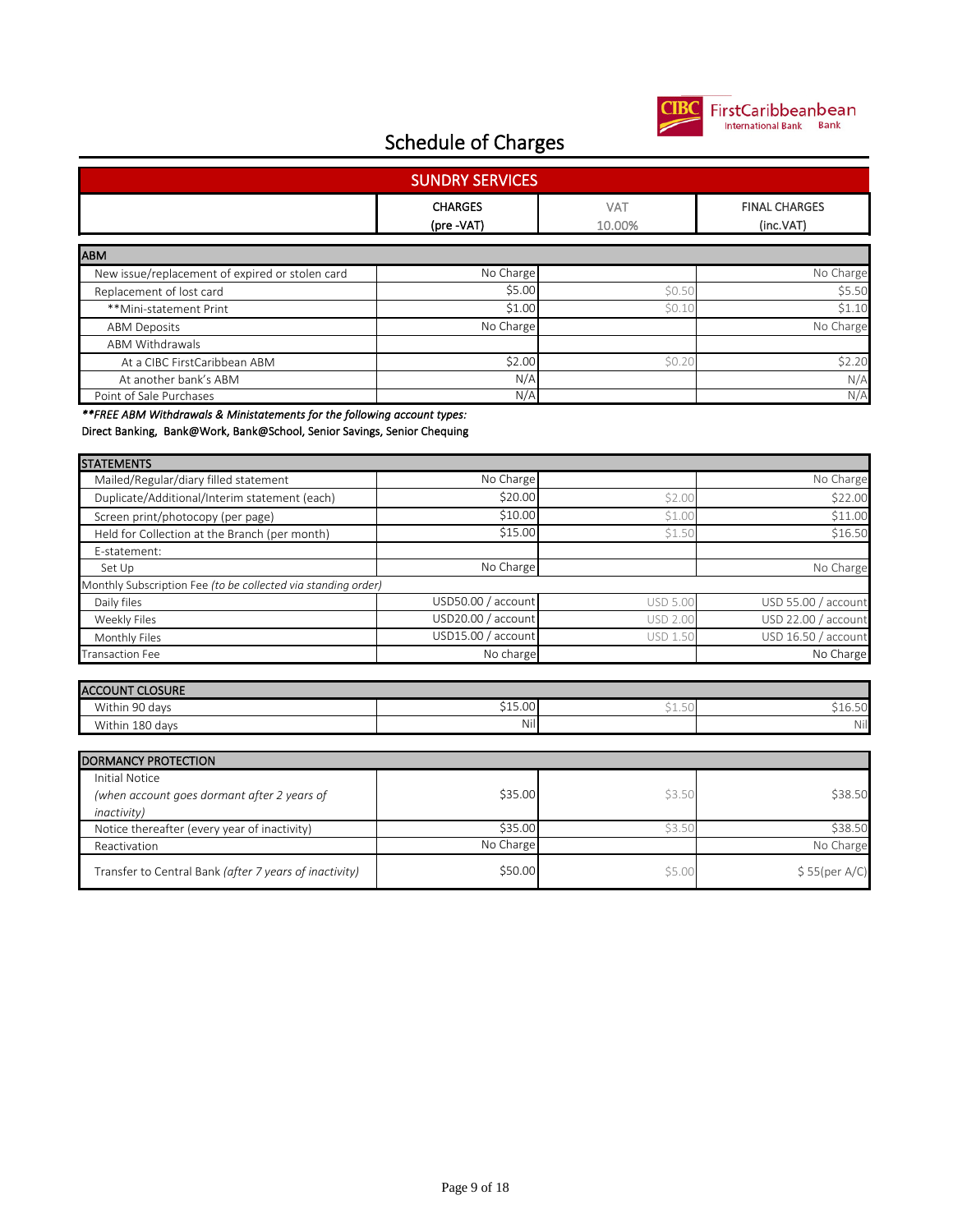

| <b>CHARGES</b><br><b>VAT</b><br><b>FINAL CHARGES</b><br>(pre -VAT)<br>10.00%<br>(inc.VAT)<br><b>RESEARCH</b><br>No Charge<br>Where vouchers are held at local branch<br>No Charge<br>Same Month (within 30 days of last statement)<br>\$5.25<br>5.78 each<br>\$0.53<br>1-5 Vouchers / Items<br>\$5.00<br>Each additional Voucher / Item<br>5.5 each<br>\$0.50<br>Up to 3 months<br>\$5.25<br>5.78 each<br>1-5 Vouchers / Items<br>\$0.53<br>\$5.00<br>5.5 each<br>\$0.50<br>Each additional Voucher / Item<br>Over 3 months and up to 7 Years<br>\$8.50<br>\$0.85<br>1-5 Vouchers / Items<br>\$5.00<br>Each additional Voucher / Item<br>\$0.50<br>\$30.00<br>\$3.00<br>Searching for or reconstructing customer records<br><b>SAFETY DEPOSIT BOXES</b><br>Annual (Rental) Fees<br>\$50.00 / \$100.00<br>\$5.00/\$10.00<br>Small (1.5 x 5)<br>\$60.00 / \$200.00<br>\$6.00/\$20.00<br>Medium (2.5 x 5)<br>\$110.00 / \$400.00<br>\$11.00/\$40.00<br>Large $(2.5 \times 10)$<br>\$110.00 / \$500.00<br>\$11.00/\$50.00<br>Ex-Large (5 x5)<br>\$175.00<br>\$17.50<br>Ex- Large (5 x 10)<br>\$220.00<br>\$22.00<br>Ex-Large (10 x 10)<br>\$275.00<br>\$27.50<br>Ex-Large (10 x 15)<br>**Refund of Annual Rental Fee (box closed before year end)<br>Annual fee less outstanding<br>charges & taxes<br>charges & taxes<br>Other Fees:<br>Unlimited<br>Number of free visits per month<br>No Charge each<br>Additional visits per month<br>\$100.00<br>\$10.00<br>\$110.00<br>Forced entry / Drilling of Box<br>\$100.00<br>\$10.00<br>Listing of contents<br>\$25.00 per hour<br>\$27.50 per hour<br>\$2.50<br>Estate opening of box<br>\$25.00<br>\$2.50<br>Replacement / Lost key<br>\$25.00<br>\$2.50<br>Notification of Safety Deposit arrears<br><b>SAFEKEEPING AND SECURITIES</b><br>Annual (Rental) Fees<br>\$50.00<br>\$5.00<br>Sealed envelopes<br>Sealed Boxes/Packages<br>\$75.00<br>\$7.50<br>Small<br>\$100.00<br>\$10.00<br>Medium<br>\$150.00<br>\$15.00<br>Large<br>Same as packages<br>Same as packages<br>Locked boxes, trunks, etc (per entry)<br>\$10.00 per item<br>\$1.00 per item<br>Stocks, debentures, share certificates, Deeds,<br>\$50.00 per annum<br>treasury bills safekeeping<br>\$5.00 per annum<br>Other Fees<br>Nil<br>Number of free visits per month<br>Nil<br>\$5.00 each<br>\$0.50<br>Additional visits per month<br>0.24% of value Min \$0.24<br>2% of value Min \$2 each<br>Clipping coupons<br>each<br>N/A | <b>SUNDRY SERVICES</b> |  |  |  |  |  |
|--------------------------------------------------------------------------------------------------------------------------------------------------------------------------------------------------------------------------------------------------------------------------------------------------------------------------------------------------------------------------------------------------------------------------------------------------------------------------------------------------------------------------------------------------------------------------------------------------------------------------------------------------------------------------------------------------------------------------------------------------------------------------------------------------------------------------------------------------------------------------------------------------------------------------------------------------------------------------------------------------------------------------------------------------------------------------------------------------------------------------------------------------------------------------------------------------------------------------------------------------------------------------------------------------------------------------------------------------------------------------------------------------------------------------------------------------------------------------------------------------------------------------------------------------------------------------------------------------------------------------------------------------------------------------------------------------------------------------------------------------------------------------------------------------------------------------------------------------------------------------------------------------------------------------------------------------------------------------------------------------------------------------------------------------------------------------------------------------------------------------------------------------------------------------------------------------------------------------------------------------------------------------------------------------------------------------------------------------------------------------------------------------------------------------------------------------|------------------------|--|--|--|--|--|
|                                                                                                                                                                                                                                                                                                                                                                                                                                                                                                                                                                                                                                                                                                                                                                                                                                                                                                                                                                                                                                                                                                                                                                                                                                                                                                                                                                                                                                                                                                                                                                                                                                                                                                                                                                                                                                                                                                                                                                                                                                                                                                                                                                                                                                                                                                                                                                                                                                                  |                        |  |  |  |  |  |
|                                                                                                                                                                                                                                                                                                                                                                                                                                                                                                                                                                                                                                                                                                                                                                                                                                                                                                                                                                                                                                                                                                                                                                                                                                                                                                                                                                                                                                                                                                                                                                                                                                                                                                                                                                                                                                                                                                                                                                                                                                                                                                                                                                                                                                                                                                                                                                                                                                                  |                        |  |  |  |  |  |
| 9.35 each<br>5.5 each<br>33/hour (Min \$33.00)<br>\$55.00 / \$110.00<br>\$66.00 / \$220.00<br>\$121.00 / \$440.00                                                                                                                                                                                                                                                                                                                                                                                                                                                                                                                                                                                                                                                                                                                                                                                                                                                                                                                                                                                                                                                                                                                                                                                                                                                                                                                                                                                                                                                                                                                                                                                                                                                                                                                                                                                                                                                                                                                                                                                                                                                                                                                                                                                                                                                                                                                                |                        |  |  |  |  |  |
|                                                                                                                                                                                                                                                                                                                                                                                                                                                                                                                                                                                                                                                                                                                                                                                                                                                                                                                                                                                                                                                                                                                                                                                                                                                                                                                                                                                                                                                                                                                                                                                                                                                                                                                                                                                                                                                                                                                                                                                                                                                                                                                                                                                                                                                                                                                                                                                                                                                  |                        |  |  |  |  |  |
|                                                                                                                                                                                                                                                                                                                                                                                                                                                                                                                                                                                                                                                                                                                                                                                                                                                                                                                                                                                                                                                                                                                                                                                                                                                                                                                                                                                                                                                                                                                                                                                                                                                                                                                                                                                                                                                                                                                                                                                                                                                                                                                                                                                                                                                                                                                                                                                                                                                  |                        |  |  |  |  |  |
|                                                                                                                                                                                                                                                                                                                                                                                                                                                                                                                                                                                                                                                                                                                                                                                                                                                                                                                                                                                                                                                                                                                                                                                                                                                                                                                                                                                                                                                                                                                                                                                                                                                                                                                                                                                                                                                                                                                                                                                                                                                                                                                                                                                                                                                                                                                                                                                                                                                  |                        |  |  |  |  |  |
|                                                                                                                                                                                                                                                                                                                                                                                                                                                                                                                                                                                                                                                                                                                                                                                                                                                                                                                                                                                                                                                                                                                                                                                                                                                                                                                                                                                                                                                                                                                                                                                                                                                                                                                                                                                                                                                                                                                                                                                                                                                                                                                                                                                                                                                                                                                                                                                                                                                  |                        |  |  |  |  |  |
|                                                                                                                                                                                                                                                                                                                                                                                                                                                                                                                                                                                                                                                                                                                                                                                                                                                                                                                                                                                                                                                                                                                                                                                                                                                                                                                                                                                                                                                                                                                                                                                                                                                                                                                                                                                                                                                                                                                                                                                                                                                                                                                                                                                                                                                                                                                                                                                                                                                  |                        |  |  |  |  |  |
|                                                                                                                                                                                                                                                                                                                                                                                                                                                                                                                                                                                                                                                                                                                                                                                                                                                                                                                                                                                                                                                                                                                                                                                                                                                                                                                                                                                                                                                                                                                                                                                                                                                                                                                                                                                                                                                                                                                                                                                                                                                                                                                                                                                                                                                                                                                                                                                                                                                  |                        |  |  |  |  |  |
|                                                                                                                                                                                                                                                                                                                                                                                                                                                                                                                                                                                                                                                                                                                                                                                                                                                                                                                                                                                                                                                                                                                                                                                                                                                                                                                                                                                                                                                                                                                                                                                                                                                                                                                                                                                                                                                                                                                                                                                                                                                                                                                                                                                                                                                                                                                                                                                                                                                  |                        |  |  |  |  |  |
|                                                                                                                                                                                                                                                                                                                                                                                                                                                                                                                                                                                                                                                                                                                                                                                                                                                                                                                                                                                                                                                                                                                                                                                                                                                                                                                                                                                                                                                                                                                                                                                                                                                                                                                                                                                                                                                                                                                                                                                                                                                                                                                                                                                                                                                                                                                                                                                                                                                  |                        |  |  |  |  |  |
|                                                                                                                                                                                                                                                                                                                                                                                                                                                                                                                                                                                                                                                                                                                                                                                                                                                                                                                                                                                                                                                                                                                                                                                                                                                                                                                                                                                                                                                                                                                                                                                                                                                                                                                                                                                                                                                                                                                                                                                                                                                                                                                                                                                                                                                                                                                                                                                                                                                  |                        |  |  |  |  |  |
|                                                                                                                                                                                                                                                                                                                                                                                                                                                                                                                                                                                                                                                                                                                                                                                                                                                                                                                                                                                                                                                                                                                                                                                                                                                                                                                                                                                                                                                                                                                                                                                                                                                                                                                                                                                                                                                                                                                                                                                                                                                                                                                                                                                                                                                                                                                                                                                                                                                  |                        |  |  |  |  |  |
|                                                                                                                                                                                                                                                                                                                                                                                                                                                                                                                                                                                                                                                                                                                                                                                                                                                                                                                                                                                                                                                                                                                                                                                                                                                                                                                                                                                                                                                                                                                                                                                                                                                                                                                                                                                                                                                                                                                                                                                                                                                                                                                                                                                                                                                                                                                                                                                                                                                  |                        |  |  |  |  |  |
|                                                                                                                                                                                                                                                                                                                                                                                                                                                                                                                                                                                                                                                                                                                                                                                                                                                                                                                                                                                                                                                                                                                                                                                                                                                                                                                                                                                                                                                                                                                                                                                                                                                                                                                                                                                                                                                                                                                                                                                                                                                                                                                                                                                                                                                                                                                                                                                                                                                  |                        |  |  |  |  |  |
|                                                                                                                                                                                                                                                                                                                                                                                                                                                                                                                                                                                                                                                                                                                                                                                                                                                                                                                                                                                                                                                                                                                                                                                                                                                                                                                                                                                                                                                                                                                                                                                                                                                                                                                                                                                                                                                                                                                                                                                                                                                                                                                                                                                                                                                                                                                                                                                                                                                  |                        |  |  |  |  |  |
|                                                                                                                                                                                                                                                                                                                                                                                                                                                                                                                                                                                                                                                                                                                                                                                                                                                                                                                                                                                                                                                                                                                                                                                                                                                                                                                                                                                                                                                                                                                                                                                                                                                                                                                                                                                                                                                                                                                                                                                                                                                                                                                                                                                                                                                                                                                                                                                                                                                  |                        |  |  |  |  |  |
|                                                                                                                                                                                                                                                                                                                                                                                                                                                                                                                                                                                                                                                                                                                                                                                                                                                                                                                                                                                                                                                                                                                                                                                                                                                                                                                                                                                                                                                                                                                                                                                                                                                                                                                                                                                                                                                                                                                                                                                                                                                                                                                                                                                                                                                                                                                                                                                                                                                  |                        |  |  |  |  |  |
| \$121.00 / \$550.00<br>\$192.50<br>\$242.00<br>\$302.50<br>Annual fee less outstanding<br>Unlimited<br>No Charge each<br>\$110.00<br>\$27.50<br>\$27.50<br>\$55.00<br>\$82.50<br>\$110.00<br>\$165.00<br>\$11.00 per item<br>\$55.00 per annum<br>$55.60$ each<br>2.24% of value Min \$2.24 each<br>N/A                                                                                                                                                                                                                                                                                                                                                                                                                                                                                                                                                                                                                                                                                                                                                                                                                                                                                                                                                                                                                                                                                                                                                                                                                                                                                                                                                                                                                                                                                                                                                                                                                                                                                                                                                                                                                                                                                                                                                                                                                                                                                                                                          |                        |  |  |  |  |  |
|                                                                                                                                                                                                                                                                                                                                                                                                                                                                                                                                                                                                                                                                                                                                                                                                                                                                                                                                                                                                                                                                                                                                                                                                                                                                                                                                                                                                                                                                                                                                                                                                                                                                                                                                                                                                                                                                                                                                                                                                                                                                                                                                                                                                                                                                                                                                                                                                                                                  |                        |  |  |  |  |  |
|                                                                                                                                                                                                                                                                                                                                                                                                                                                                                                                                                                                                                                                                                                                                                                                                                                                                                                                                                                                                                                                                                                                                                                                                                                                                                                                                                                                                                                                                                                                                                                                                                                                                                                                                                                                                                                                                                                                                                                                                                                                                                                                                                                                                                                                                                                                                                                                                                                                  |                        |  |  |  |  |  |
|                                                                                                                                                                                                                                                                                                                                                                                                                                                                                                                                                                                                                                                                                                                                                                                                                                                                                                                                                                                                                                                                                                                                                                                                                                                                                                                                                                                                                                                                                                                                                                                                                                                                                                                                                                                                                                                                                                                                                                                                                                                                                                                                                                                                                                                                                                                                                                                                                                                  |                        |  |  |  |  |  |
|                                                                                                                                                                                                                                                                                                                                                                                                                                                                                                                                                                                                                                                                                                                                                                                                                                                                                                                                                                                                                                                                                                                                                                                                                                                                                                                                                                                                                                                                                                                                                                                                                                                                                                                                                                                                                                                                                                                                                                                                                                                                                                                                                                                                                                                                                                                                                                                                                                                  |                        |  |  |  |  |  |
|                                                                                                                                                                                                                                                                                                                                                                                                                                                                                                                                                                                                                                                                                                                                                                                                                                                                                                                                                                                                                                                                                                                                                                                                                                                                                                                                                                                                                                                                                                                                                                                                                                                                                                                                                                                                                                                                                                                                                                                                                                                                                                                                                                                                                                                                                                                                                                                                                                                  |                        |  |  |  |  |  |
|                                                                                                                                                                                                                                                                                                                                                                                                                                                                                                                                                                                                                                                                                                                                                                                                                                                                                                                                                                                                                                                                                                                                                                                                                                                                                                                                                                                                                                                                                                                                                                                                                                                                                                                                                                                                                                                                                                                                                                                                                                                                                                                                                                                                                                                                                                                                                                                                                                                  |                        |  |  |  |  |  |
|                                                                                                                                                                                                                                                                                                                                                                                                                                                                                                                                                                                                                                                                                                                                                                                                                                                                                                                                                                                                                                                                                                                                                                                                                                                                                                                                                                                                                                                                                                                                                                                                                                                                                                                                                                                                                                                                                                                                                                                                                                                                                                                                                                                                                                                                                                                                                                                                                                                  |                        |  |  |  |  |  |
|                                                                                                                                                                                                                                                                                                                                                                                                                                                                                                                                                                                                                                                                                                                                                                                                                                                                                                                                                                                                                                                                                                                                                                                                                                                                                                                                                                                                                                                                                                                                                                                                                                                                                                                                                                                                                                                                                                                                                                                                                                                                                                                                                                                                                                                                                                                                                                                                                                                  |                        |  |  |  |  |  |
|                                                                                                                                                                                                                                                                                                                                                                                                                                                                                                                                                                                                                                                                                                                                                                                                                                                                                                                                                                                                                                                                                                                                                                                                                                                                                                                                                                                                                                                                                                                                                                                                                                                                                                                                                                                                                                                                                                                                                                                                                                                                                                                                                                                                                                                                                                                                                                                                                                                  |                        |  |  |  |  |  |
|                                                                                                                                                                                                                                                                                                                                                                                                                                                                                                                                                                                                                                                                                                                                                                                                                                                                                                                                                                                                                                                                                                                                                                                                                                                                                                                                                                                                                                                                                                                                                                                                                                                                                                                                                                                                                                                                                                                                                                                                                                                                                                                                                                                                                                                                                                                                                                                                                                                  |                        |  |  |  |  |  |
|                                                                                                                                                                                                                                                                                                                                                                                                                                                                                                                                                                                                                                                                                                                                                                                                                                                                                                                                                                                                                                                                                                                                                                                                                                                                                                                                                                                                                                                                                                                                                                                                                                                                                                                                                                                                                                                                                                                                                                                                                                                                                                                                                                                                                                                                                                                                                                                                                                                  |                        |  |  |  |  |  |
|                                                                                                                                                                                                                                                                                                                                                                                                                                                                                                                                                                                                                                                                                                                                                                                                                                                                                                                                                                                                                                                                                                                                                                                                                                                                                                                                                                                                                                                                                                                                                                                                                                                                                                                                                                                                                                                                                                                                                                                                                                                                                                                                                                                                                                                                                                                                                                                                                                                  |                        |  |  |  |  |  |
|                                                                                                                                                                                                                                                                                                                                                                                                                                                                                                                                                                                                                                                                                                                                                                                                                                                                                                                                                                                                                                                                                                                                                                                                                                                                                                                                                                                                                                                                                                                                                                                                                                                                                                                                                                                                                                                                                                                                                                                                                                                                                                                                                                                                                                                                                                                                                                                                                                                  |                        |  |  |  |  |  |
|                                                                                                                                                                                                                                                                                                                                                                                                                                                                                                                                                                                                                                                                                                                                                                                                                                                                                                                                                                                                                                                                                                                                                                                                                                                                                                                                                                                                                                                                                                                                                                                                                                                                                                                                                                                                                                                                                                                                                                                                                                                                                                                                                                                                                                                                                                                                                                                                                                                  |                        |  |  |  |  |  |
|                                                                                                                                                                                                                                                                                                                                                                                                                                                                                                                                                                                                                                                                                                                                                                                                                                                                                                                                                                                                                                                                                                                                                                                                                                                                                                                                                                                                                                                                                                                                                                                                                                                                                                                                                                                                                                                                                                                                                                                                                                                                                                                                                                                                                                                                                                                                                                                                                                                  |                        |  |  |  |  |  |
|                                                                                                                                                                                                                                                                                                                                                                                                                                                                                                                                                                                                                                                                                                                                                                                                                                                                                                                                                                                                                                                                                                                                                                                                                                                                                                                                                                                                                                                                                                                                                                                                                                                                                                                                                                                                                                                                                                                                                                                                                                                                                                                                                                                                                                                                                                                                                                                                                                                  |                        |  |  |  |  |  |
|                                                                                                                                                                                                                                                                                                                                                                                                                                                                                                                                                                                                                                                                                                                                                                                                                                                                                                                                                                                                                                                                                                                                                                                                                                                                                                                                                                                                                                                                                                                                                                                                                                                                                                                                                                                                                                                                                                                                                                                                                                                                                                                                                                                                                                                                                                                                                                                                                                                  |                        |  |  |  |  |  |
|                                                                                                                                                                                                                                                                                                                                                                                                                                                                                                                                                                                                                                                                                                                                                                                                                                                                                                                                                                                                                                                                                                                                                                                                                                                                                                                                                                                                                                                                                                                                                                                                                                                                                                                                                                                                                                                                                                                                                                                                                                                                                                                                                                                                                                                                                                                                                                                                                                                  |                        |  |  |  |  |  |
|                                                                                                                                                                                                                                                                                                                                                                                                                                                                                                                                                                                                                                                                                                                                                                                                                                                                                                                                                                                                                                                                                                                                                                                                                                                                                                                                                                                                                                                                                                                                                                                                                                                                                                                                                                                                                                                                                                                                                                                                                                                                                                                                                                                                                                                                                                                                                                                                                                                  |                        |  |  |  |  |  |
|                                                                                                                                                                                                                                                                                                                                                                                                                                                                                                                                                                                                                                                                                                                                                                                                                                                                                                                                                                                                                                                                                                                                                                                                                                                                                                                                                                                                                                                                                                                                                                                                                                                                                                                                                                                                                                                                                                                                                                                                                                                                                                                                                                                                                                                                                                                                                                                                                                                  |                        |  |  |  |  |  |
|                                                                                                                                                                                                                                                                                                                                                                                                                                                                                                                                                                                                                                                                                                                                                                                                                                                                                                                                                                                                                                                                                                                                                                                                                                                                                                                                                                                                                                                                                                                                                                                                                                                                                                                                                                                                                                                                                                                                                                                                                                                                                                                                                                                                                                                                                                                                                                                                                                                  |                        |  |  |  |  |  |
|                                                                                                                                                                                                                                                                                                                                                                                                                                                                                                                                                                                                                                                                                                                                                                                                                                                                                                                                                                                                                                                                                                                                                                                                                                                                                                                                                                                                                                                                                                                                                                                                                                                                                                                                                                                                                                                                                                                                                                                                                                                                                                                                                                                                                                                                                                                                                                                                                                                  |                        |  |  |  |  |  |
|                                                                                                                                                                                                                                                                                                                                                                                                                                                                                                                                                                                                                                                                                                                                                                                                                                                                                                                                                                                                                                                                                                                                                                                                                                                                                                                                                                                                                                                                                                                                                                                                                                                                                                                                                                                                                                                                                                                                                                                                                                                                                                                                                                                                                                                                                                                                                                                                                                                  |                        |  |  |  |  |  |
|                                                                                                                                                                                                                                                                                                                                                                                                                                                                                                                                                                                                                                                                                                                                                                                                                                                                                                                                                                                                                                                                                                                                                                                                                                                                                                                                                                                                                                                                                                                                                                                                                                                                                                                                                                                                                                                                                                                                                                                                                                                                                                                                                                                                                                                                                                                                                                                                                                                  |                        |  |  |  |  |  |
|                                                                                                                                                                                                                                                                                                                                                                                                                                                                                                                                                                                                                                                                                                                                                                                                                                                                                                                                                                                                                                                                                                                                                                                                                                                                                                                                                                                                                                                                                                                                                                                                                                                                                                                                                                                                                                                                                                                                                                                                                                                                                                                                                                                                                                                                                                                                                                                                                                                  |                        |  |  |  |  |  |
|                                                                                                                                                                                                                                                                                                                                                                                                                                                                                                                                                                                                                                                                                                                                                                                                                                                                                                                                                                                                                                                                                                                                                                                                                                                                                                                                                                                                                                                                                                                                                                                                                                                                                                                                                                                                                                                                                                                                                                                                                                                                                                                                                                                                                                                                                                                                                                                                                                                  |                        |  |  |  |  |  |
|                                                                                                                                                                                                                                                                                                                                                                                                                                                                                                                                                                                                                                                                                                                                                                                                                                                                                                                                                                                                                                                                                                                                                                                                                                                                                                                                                                                                                                                                                                                                                                                                                                                                                                                                                                                                                                                                                                                                                                                                                                                                                                                                                                                                                                                                                                                                                                                                                                                  |                        |  |  |  |  |  |
|                                                                                                                                                                                                                                                                                                                                                                                                                                                                                                                                                                                                                                                                                                                                                                                                                                                                                                                                                                                                                                                                                                                                                                                                                                                                                                                                                                                                                                                                                                                                                                                                                                                                                                                                                                                                                                                                                                                                                                                                                                                                                                                                                                                                                                                                                                                                                                                                                                                  |                        |  |  |  |  |  |
|                                                                                                                                                                                                                                                                                                                                                                                                                                                                                                                                                                                                                                                                                                                                                                                                                                                                                                                                                                                                                                                                                                                                                                                                                                                                                                                                                                                                                                                                                                                                                                                                                                                                                                                                                                                                                                                                                                                                                                                                                                                                                                                                                                                                                                                                                                                                                                                                                                                  |                        |  |  |  |  |  |
|                                                                                                                                                                                                                                                                                                                                                                                                                                                                                                                                                                                                                                                                                                                                                                                                                                                                                                                                                                                                                                                                                                                                                                                                                                                                                                                                                                                                                                                                                                                                                                                                                                                                                                                                                                                                                                                                                                                                                                                                                                                                                                                                                                                                                                                                                                                                                                                                                                                  | Obsolete collateral    |  |  |  |  |  |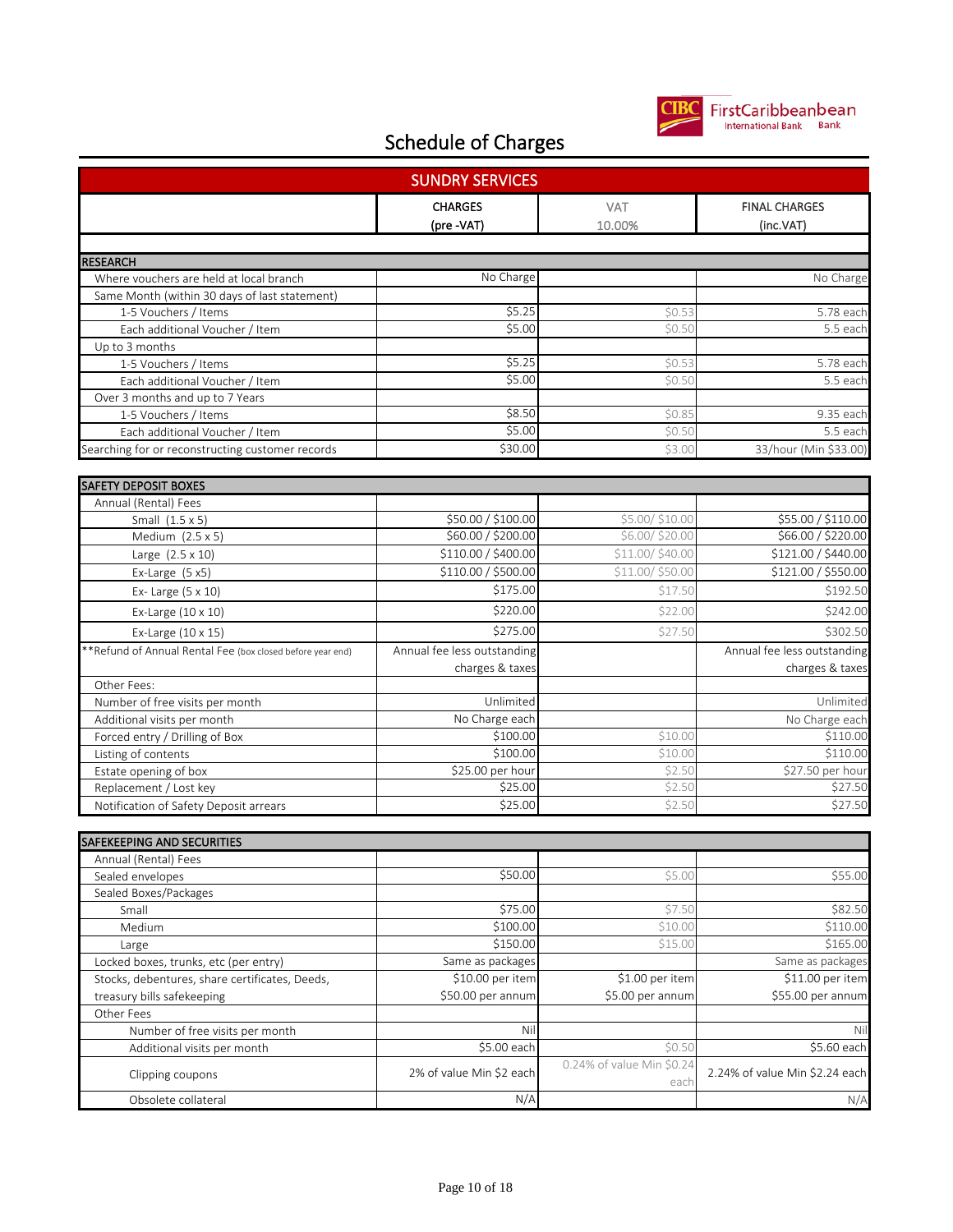

0.385% of total daily deposit for amounts \$5,000 & over

#### Schedule of Charges

|                                                                       | <b>SUNDRY SERVICES</b>        |                             |                                   |
|-----------------------------------------------------------------------|-------------------------------|-----------------------------|-----------------------------------|
|                                                                       | <b>CHARGES</b><br>(pre -VAT)  | VAT<br>10.00%               | <b>FINAL CHARGES</b><br>(inc.VAT) |
|                                                                       |                               |                             |                                   |
| <b>MISCELLANEOUS SERVICES</b><br>Audit Certificate                    | \$30.00 per account           | \$3.00                      | \$33.00 per account               |
|                                                                       | \$25.00 per account           | \$2.50                      | \$27.50 per account               |
| Credit Bureau Report - Local / Overseas                               | \$15.00                       | \$1.50                      | \$16.50                           |
| Certificate/Confirmation of balance                                   |                               |                             |                                   |
| Special Letter to Central Bank                                        | \$25.00                       | \$2.50                      | \$27.50                           |
| Special Presentation Letter to Credit Bureau/Overseas<br><b>Banks</b> | \$30.00                       | \$3.00                      | \$33.00                           |
| <b>Reference Letters</b>                                              | \$15.00                       | \$1.50                      | \$16.50                           |
| Fax sent / received for a customer - Local                            | \$2.00                        | \$0.20                      | \$2.20                            |
| Fax sent / received for a customer - Overseas                         | \$15.00                       | \$1.50                      | \$16.50                           |
| Signature verification                                                | No Charge                     |                             | No Charge                         |
| Insurance on Registered Mail                                          | \$0.30 per \$1k               | N/A                         | \$0.30 per \$1k                   |
| Photocopying documents                                                | \$1.00 per sheet              | \$0.10 per sheet            | \$1.10 per sheet                  |
| Coin Handling (exchanging for Bills)                                  | 1% Minimum \$130              | 0.10% Minimum \$13.00       | 1.10% Minimum \$143.00            |
| Coin Orders (requesting coin)-Same day request                        | 1% Minimum \$130              | 0.10% Minimum \$13.00       | 1.10% Minimum \$143.00            |
| Hold Mail/Statements held for collection                              | \$15.00 per month             | \$1.50 per month            | \$16.50 per month                 |
|                                                                       |                               |                             |                                   |
| LARGE CASH DEPOSITS**                                                 |                               |                             |                                   |
| Fee for depositing large cash deposits in-Branch                      | \$5 per every \$1,000 in cash | \$0.50 per every \$1,000 in | \$5.50 per every \$1,000 in cash  |
|                                                                       | deposited                     | cash deposited              | deposited                         |

0.35% of total daily deposit for amounts \$5,000 & over

0.035% of total deposit for

amounts \$5,000

*Notes:*

& SmartSafe

*1. \* - Product/Service Not offered to new clients*

*2. All figures are quoted in Bahamas Dollars unless otherwise stated.*

*3. \*\*Inclusive of all foreign currency and coin deposits.*

Fee for depositing large cash deposits via Night deposits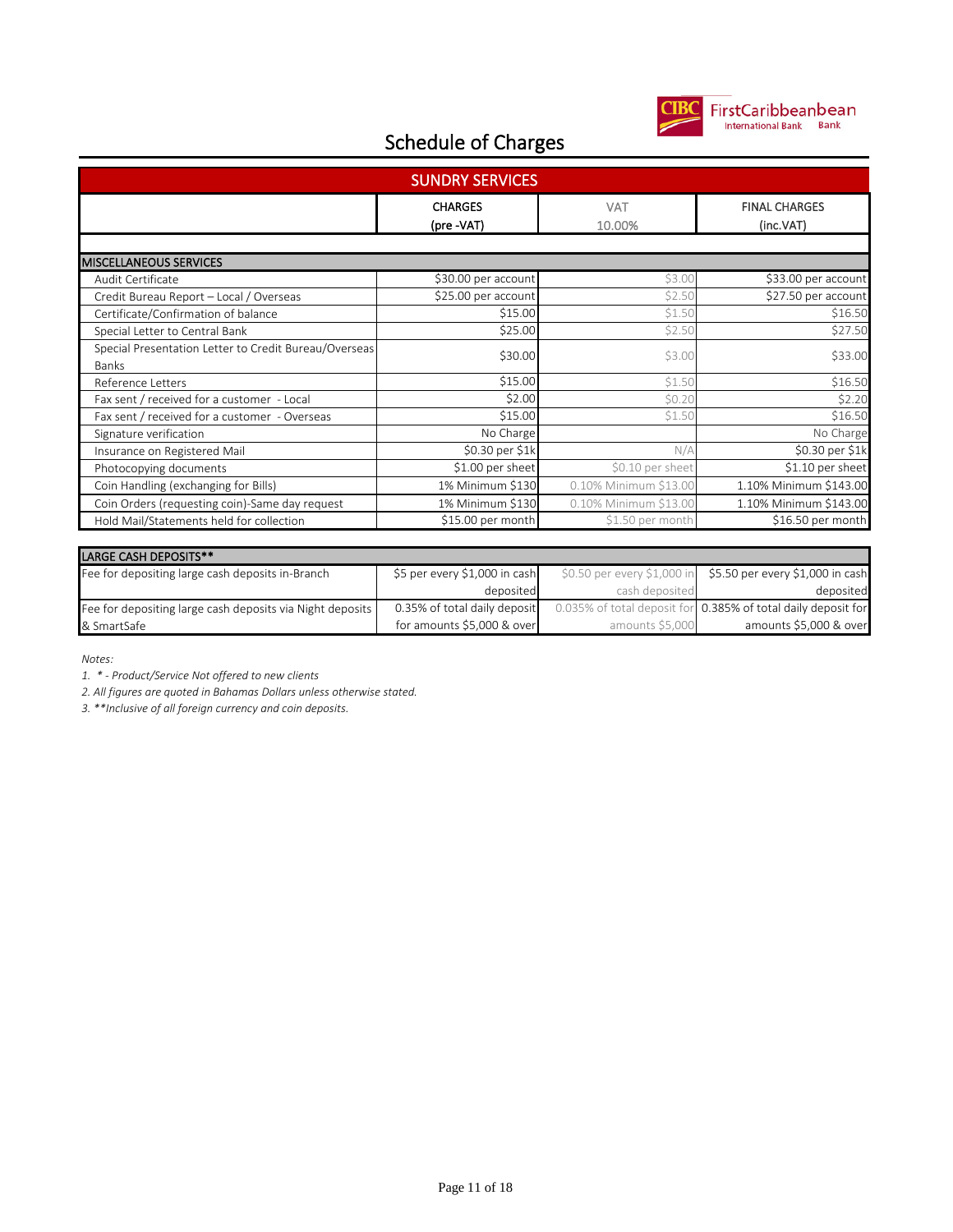

| <b>LENDING AND CARD SERVICES</b>                                          |                                                           |                           |                                                          |  |
|---------------------------------------------------------------------------|-----------------------------------------------------------|---------------------------|----------------------------------------------------------|--|
|                                                                           | <b>CHARGES</b><br>(pre -VAT)                              | VAT<br>10.00%             | <b>FINAL CHARGES</b><br>(inc.VAT)                        |  |
| <b>OVERDRAFTS</b>                                                         |                                                           |                           |                                                          |  |
| Set up/Annual Renewal Fee: ACA & Temporary<br>Overdrafts                  | 1% - 2.00% Min \$100.00                                   | 0.10% - 0.20% Min \$10.00 | 1.10% - 2.20% Min \$110.00                               |  |
| Excess Overdraft Fee (in addition to<br>encroachment rate)                | 1% Min \$30.00                                            | 0.10% Min \$3.00          | 1.10% Min \$33.00                                        |  |
| Unauthorized Overdraft Fee (in addition to<br>encroachment rate)          | 2% Min \$30.00                                            | 0.20% Min \$3.00          | 2.20% Min \$33.00                                        |  |
| Note: Overdraft interest rates are charged separately. See rate bulletin. |                                                           |                           |                                                          |  |
| <b>CREDIT CARDS</b>                                                       |                                                           |                           |                                                          |  |
| See Credit Card Schedule of Charges                                       |                                                           |                           |                                                          |  |
| VISA DEBIT CARD - LOCAL CURRENCY                                          |                                                           |                           |                                                          |  |
| <b>Annual Fees</b>                                                        | No Charge                                                 |                           | No Charge                                                |  |
| Fast Card Fees (Courier charges only)                                     | USD 45.00                                                 | <b>USD 4.50</b>           | USD \$49.5 equiv                                         |  |
| <b>ABM Balance Inquiry Fee</b>                                            |                                                           |                           |                                                          |  |
| At a local CIBC FirstCaribbean ABM                                        | No Charge                                                 |                           | No Charge                                                |  |
| At another bank's ABM                                                     | \$1.00                                                    | \$0.10                    | \$1.10                                                   |  |
| <b>ABM Withdrawals</b>                                                    |                                                           |                           |                                                          |  |
| At a local CIBC FirstCaribbean ABM                                        | No Charge                                                 |                           | No Charge                                                |  |
| At another local bank's ABM                                               | \$3.00                                                    | \$0.30                    | \$3.30                                                   |  |
| At International/Overseas bank's ABM                                      | \$3.00                                                    | \$0.30                    | \$3.30                                                   |  |
| (Including CIBC FirstCaribbean ABMs in another country)                   |                                                           |                           |                                                          |  |
| Point of Sale Purchases                                                   | No Charge                                                 |                           | No Charge                                                |  |
| Replacement & Additional Cards - Classic                                  | \$5.00                                                    | \$0.50                    | \$5.50                                                   |  |
| Replacement & Additional Cards - Platinum                                 | \$5.00                                                    | \$0.50                    | \$5.50                                                   |  |
| Stamp Duty                                                                | 1.5% POS & ATM<br>(Intl tax & .40c on each local ATM tax) | N/A                       | 1.5% POS & ATM<br>(Intl tax & .40c on each local ATM tax |  |
| <b>Declined Transactions</b>                                              |                                                           |                           |                                                          |  |
| At a local CIBC FirstCaribbean ABM                                        | No Charge                                                 |                           | No Charge                                                |  |

| At another local bank's ABM                    | \$1.00 | SO.1   | S1.10  |
|------------------------------------------------|--------|--------|--------|
| At International/Overseas bank's ABM           | \$1.00 | \$0.10 | \$1.10 |
| (Including CIBC FirstCaribbean ABMs in another |        |        |        |
| country)                                       |        |        |        |
|                                                |        |        |        |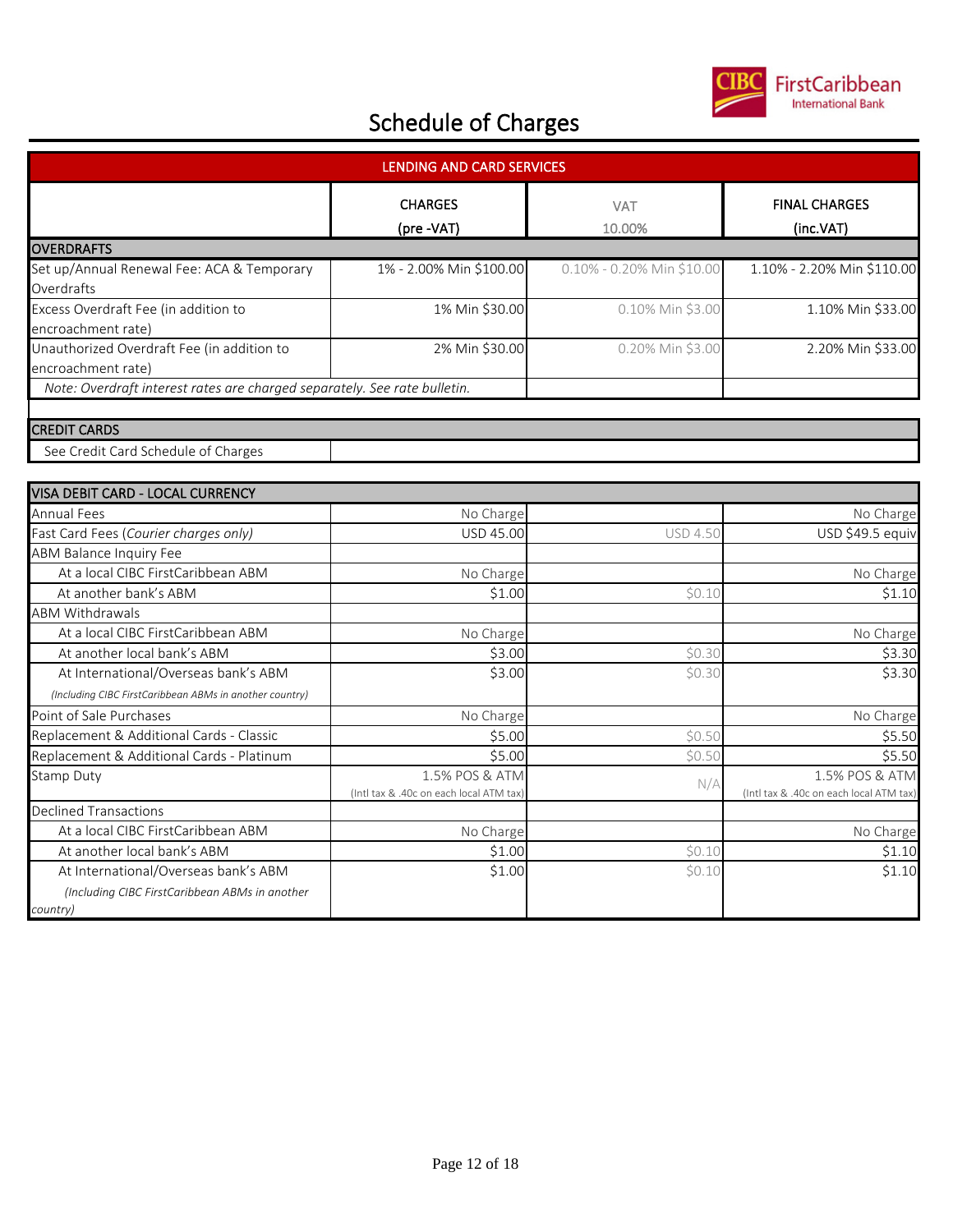| USD VISA DEBIT CARDS (for non Residents Only) - VAT exempt |           |            |           |
|------------------------------------------------------------|-----------|------------|-----------|
| <b>Annual Fees</b>                                         | No Charge | Zero-rated | No Charge |
| Fast Card Fees (Courier charges only)                      | USD 45.00 | Zero-rated | USD 45.00 |
| ABM Balance Inquiry Fee                                    |           |            |           |
| At a local CIBC FirstCaribbean ABM                         | No Charge | Zero-rated | No Charge |
| At another bank's ABM                                      | \$0.50    | Zero-rated | \$0.50    |
| <b>ABM Withdrawals</b>                                     |           |            |           |
| At a local CIBC FirstCaribbean ABM                         | No Charge | Zero-rated | No Charge |
| At another local bank's ABM                                | \$3.00    | Zero-rated | \$3.00    |
| At International/Overseas bank's ABM                       |           | Zero-rated | \$3.00    |
| (Including CIBC FirstCaribbean ABMs in                     | \$3.00    |            |           |
| another country)                                           |           |            |           |
| Point of Sale Purchases                                    | No Charge | Zero-rated | No Charge |
| Replacement & Additional Cards - Classic                   | \$5.00    | Zero-rated | \$5.00    |
| Replacement & Additional Cards - Platinum                  | \$10.00   | Zero-rated | \$10.00   |
| <b>Stamp Duty</b>                                          | No Charge | Zero-rated | No Charge |
| <b>Declined Transactions</b>                               |           |            |           |
| At a local CIBC FirstCaribbean ABM                         | No Charge | Zero-rated | No Charge |
| At another local bank's ABM                                | \$1.00    | Zero-rated | \$1.00    |
| (Including CIBC FirstCaribbean ABMs in                     |           | Zero-rated | \$1.00    |
| another country)                                           | \$1.00    |            |           |

*Notes:*

*1. \* - Product/Service Not offered to new clients*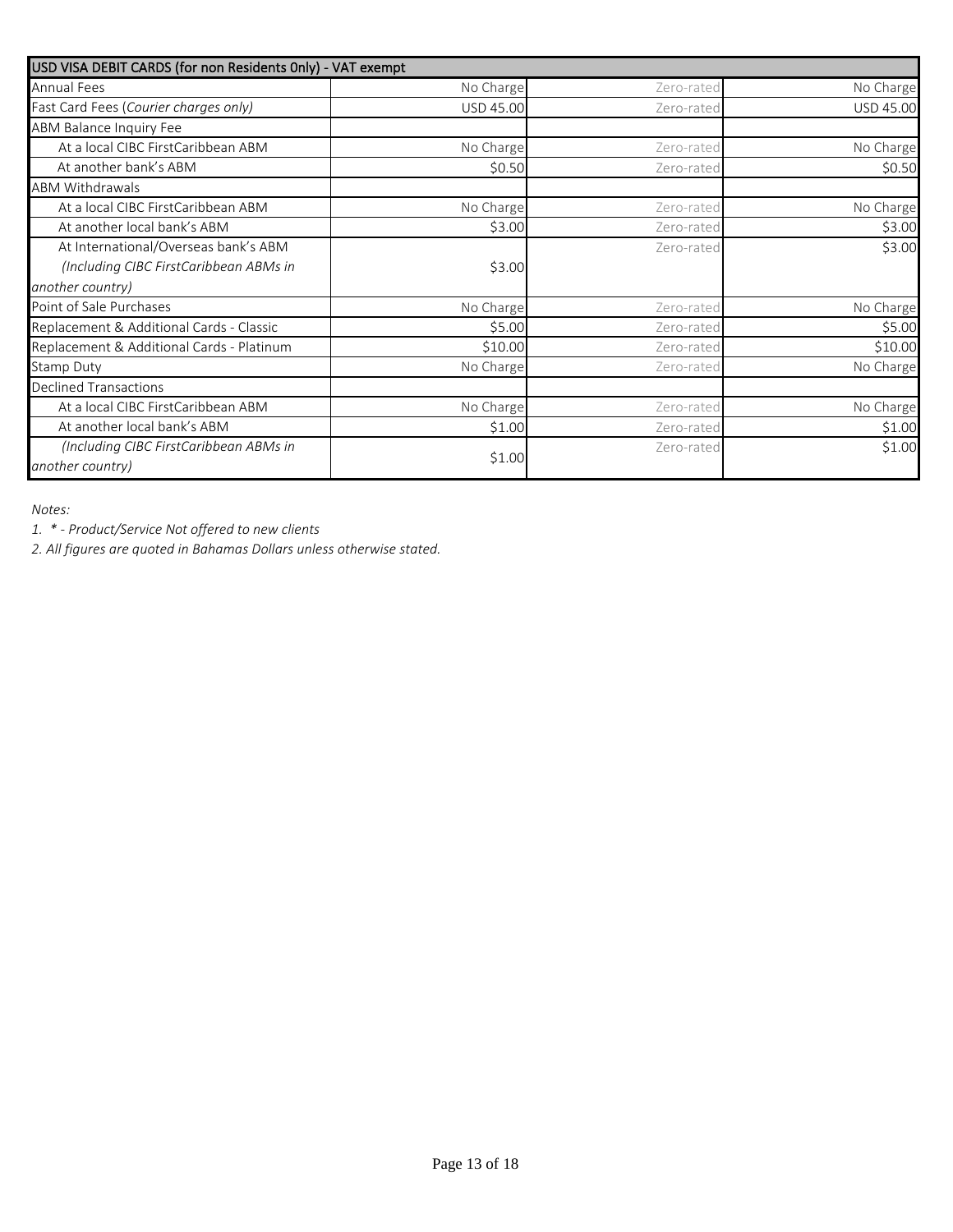

| <b>CORPORATE SERVICES</b>                         |                              |                |                                   |  |
|---------------------------------------------------|------------------------------|----------------|-----------------------------------|--|
|                                                   | <b>CHARGES</b><br>(pre -VAT) | VAT.<br>10.00% | <b>FINAL CHARGES</b><br>(inc.VAT) |  |
| E-PAY (PAYROLL; SUPPLIER PAYMENTS; DIRECT DEBITS) |                              |                |                                   |  |
| Set up                                            | No Charge                    |                | No Charge                         |  |
| Service Fee (monthly)                             | No Charge                    |                | No Charge                         |  |
| Operational (per file run)                        | \$10.00                      | \$1.00         | \$11.00                           |  |
| Transaction Fee (per credit/payment):             |                              |                |                                   |  |
| Per credit to account at CIBC FirstCaribbean      | \$0.75                       | \$0.08         | \$0.83                            |  |
| Per credit to account at another bank             | \$1.00                       | \$0.10         | \$1.10                            |  |
| Late transmission of payroll file                 | \$20.00                      | \$2.00         | \$22.00                           |  |
| <b>E-CHEQUE CARD ACCOUNTS</b>                     |                              |                |                                   |  |
| Minimum monthly service fee                       | No Charge                    |                | No Charge                         |  |
| Withdrawals / Cheques per entry                   | \$0.75                       | \$0.08         | \$0.83                            |  |
| Deposits / Credits per entry                      | \$0.75                       | \$0.08         | \$0.83                            |  |
|                                                   |                              |                |                                   |  |
| MANUAL PAYROLL - PAPER LIST OPTION                |                              |                |                                   |  |
| Set up                                            | No charge                    |                | No charge                         |  |
| Service Fee (monthly)                             | No charge                    |                | No charge                         |  |
| Operational Fee (per payroll run)                 | \$50.00                      | \$5.00         | \$55.00                           |  |
| Transaction Fee (per credit/payment):             |                              |                |                                   |  |
| Per credit to account at CIBC FirstCaribbean      | \$3.00                       | \$0.30         | \$3.30                            |  |
| Per credit to account at another bank             | \$7.50                       | \$0.75         | \$8.25                            |  |
| Late transmission of payroll file                 | \$40.00                      | \$4.00         | \$44.00                           |  |
| MANUAL PAYROLL - CASH / ENVELOPE OPTION           |                              |                |                                   |  |
| Set up Fee                                        | No charge                    |                | No charge                         |  |
| Service Fee (monthly)                             | No charge                    |                | No charge                         |  |
| Operational Fee (per payroll run)                 | \$50.00                      | \$5.00         | \$55.00                           |  |
| Transaction Fee (per credit/payment):             |                              |                |                                   |  |
| Per credit to employee account with CIBC          | \$3.00                       | \$0.30         | \$3.30                            |  |
| FirstCaribbean                                    |                              |                |                                   |  |
| Per credit to employee account with               | \$5.00                       | \$0.50         | \$5.50                            |  |
| Another Bank                                      |                              |                |                                   |  |
| Late transmission of payroll file                 | \$40.00                      | \$4.00         | \$44.00                           |  |
| OVER-THE-COUNTER PAYROLL                          |                              |                |                                   |  |
| Set up Fee                                        | N/A                          |                | N/A                               |  |
| Service Fee (monthly)                             | N/A                          |                | N/A                               |  |
| Operational Fee (per payroll run)                 | \$80.00                      | \$8.00         | \$88.00                           |  |
| Transaction Fee (per credit/payment):             |                              |                |                                   |  |
| Per credit to employee account with CIBC          | \$3.00                       | \$0.30         | \$3.30                            |  |
| FirstCaribbean                                    |                              |                |                                   |  |
| Per credit to employee account with               | \$7.50                       | \$0.75         | \$8.25                            |  |
| Another Bank                                      |                              |                |                                   |  |
| Late transmission of payroll file                 | \$100.00                     | \$10.00        | \$110.00                          |  |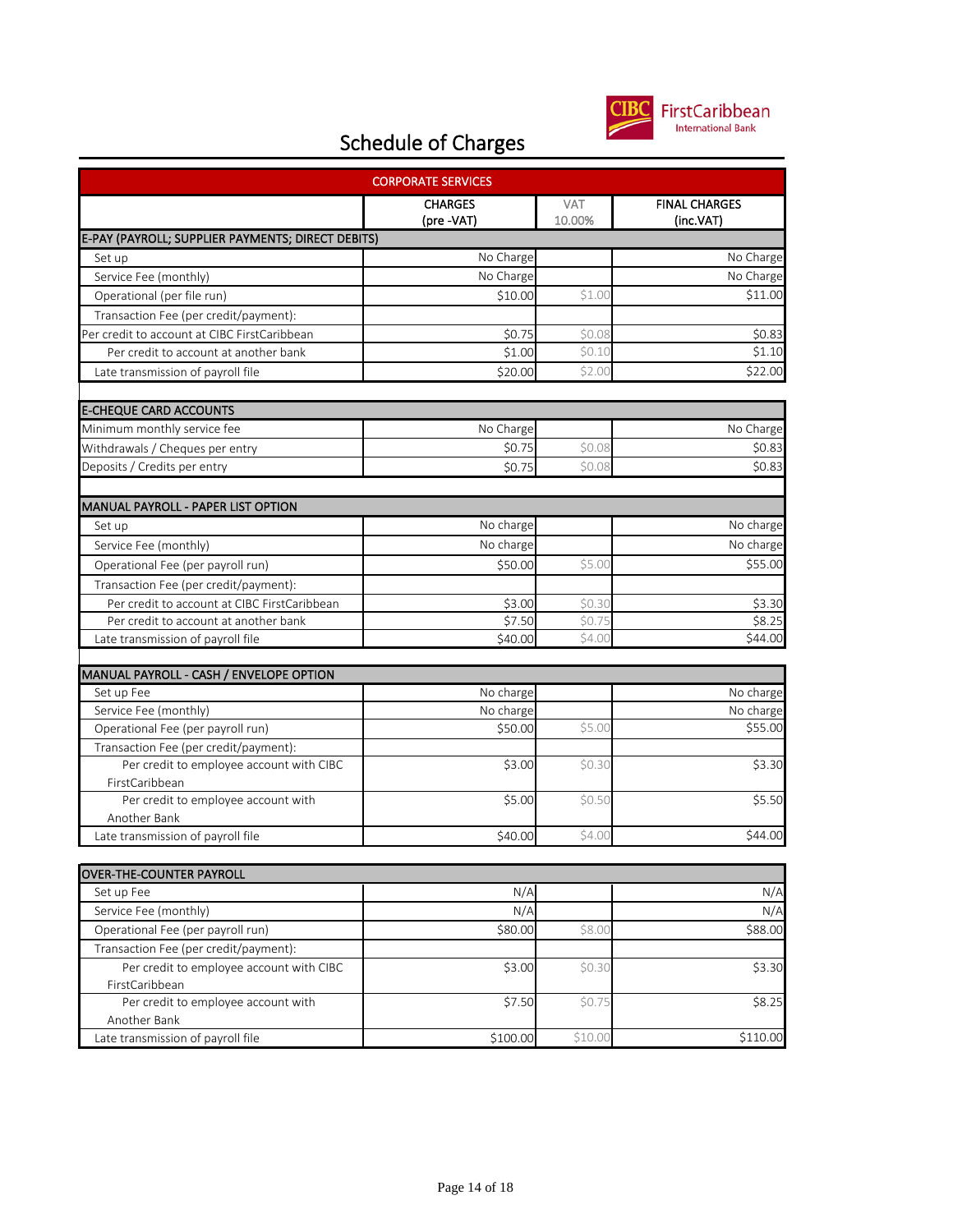

| <b>CORPORATE SERVICES</b>                                                                          |                |            |                      |  |
|----------------------------------------------------------------------------------------------------|----------------|------------|----------------------|--|
|                                                                                                    | <b>CHARGES</b> | <b>VAT</b> | <b>FINAL CHARGES</b> |  |
|                                                                                                    | (pre -VAT)     | 10.00%     | (inc.VAT)            |  |
|                                                                                                    |                |            |                      |  |
| ONLINE BILL PAYMENT (Where a company signs up as a Biller on CIBC FirstCaribbean Internet Banking) |                |            |                      |  |
| Charge Per Payment                                                                                 | \$0.65         | \$0.07     | \$0.72               |  |
|                                                                                                    |                |            |                      |  |
| <b>NIGHT WALLET DEPOSITORY</b>                                                                     |                |            |                      |  |
| Annual (Rental) Fee                                                                                |                |            |                      |  |
| Disposable Bags                                                                                    | \$60.00        | \$6.00     | \$66.00              |  |
| Canvas Wallets                                                                                     | \$100.00       | \$10.00    | \$110.00             |  |
| Short Term Rental (30 days or less)                                                                |                |            |                      |  |
| Disposable Bags                                                                                    | N/A            |            | N/A                  |  |
| Canvas Wallets                                                                                     | N/A            |            | N/A                  |  |
| Safekeeping (contents remain in bag):                                                              |                |            |                      |  |
| Canvas Bags                                                                                        | \$150.00       | \$15.00    | \$165.00             |  |
| Disposable Bags                                                                                    | \$300.00       | \$30.00    | \$330.00             |  |
| Rebates:                                                                                           |                |            |                      |  |
| Canvas Bags                                                                                        | N/A            |            | N/A                  |  |
| Disposable Bags                                                                                    | N/A            |            | N/A                  |  |
| Per Package of 100 Disposable bags                                                                 |                |            |                      |  |
| Small: 9 x 12                                                                                      | \$45.00        | \$4.50     | \$49.50              |  |
| Medium: 12 x 16                                                                                    | \$50.00        | \$5.00     | 555.00               |  |
| Large: 19 x 28                                                                                     | \$55.00        | \$5.50     | \$60.50              |  |
| Replacement and Repairs                                                                            |                |            |                      |  |
| Canvas Bag (all sizes)                                                                             | \$100.00       | \$10.00    | \$110.00             |  |
| Canvas Bag Keys                                                                                    | \$25.00        | \$2.50     | \$27.50              |  |
| Trap Door Key                                                                                      | \$25.00        | \$2.50     | \$27.50              |  |
| Additional Key                                                                                     | \$30.00        | \$3.00     | \$33.00              |  |
| <b>SMARTSAFE PRICING</b>                                                                           |                |            |                      |  |
| Set-up Fee                                                                                         |                |            |                      |  |
| E-Deposit Service                                                                                  | \$150.00       | \$15.00    | \$165.00             |  |
| Deposit to customer's account                                                                      | \$2.00 each    | \$0.15     | \$2.15 each          |  |
|                                                                                                    |                |            |                      |  |
| <b>SWEEPS and ZBAs</b>                                                                             |                |            |                      |  |
| Set-up Fee                                                                                         |                |            |                      |  |
| Standard Set Up                                                                                    | \$50.00        | \$5.00     | \$55.00              |  |
| Additional Set Up                                                                                  | \$10.00        | Ş1.00      | \$11.00              |  |
| <b>E-STATEMENT PRICING</b>                                                                         |                |            |                      |  |
| <b>Statement Frequency</b>                                                                         |                |            |                      |  |
| Via Swift:                                                                                         |                |            |                      |  |
| Daily                                                                                              | \$50.00        | \$5.00     | \$55.00              |  |
| Monthly                                                                                            | \$15.00        | \$1.50     | \$16.50              |  |
| Via Email:                                                                                         |                |            |                      |  |
| Daily                                                                                              | \$50.00        | \$5.00     | \$55.00              |  |
| Weekly                                                                                             | \$20.00        | \$2.00     | \$22.00              |  |
| Monthly                                                                                            | \$15.00        | \$1.50     | \$16.50              |  |

*Notes:*

*1. \* - Product/Service Not offered to new clients*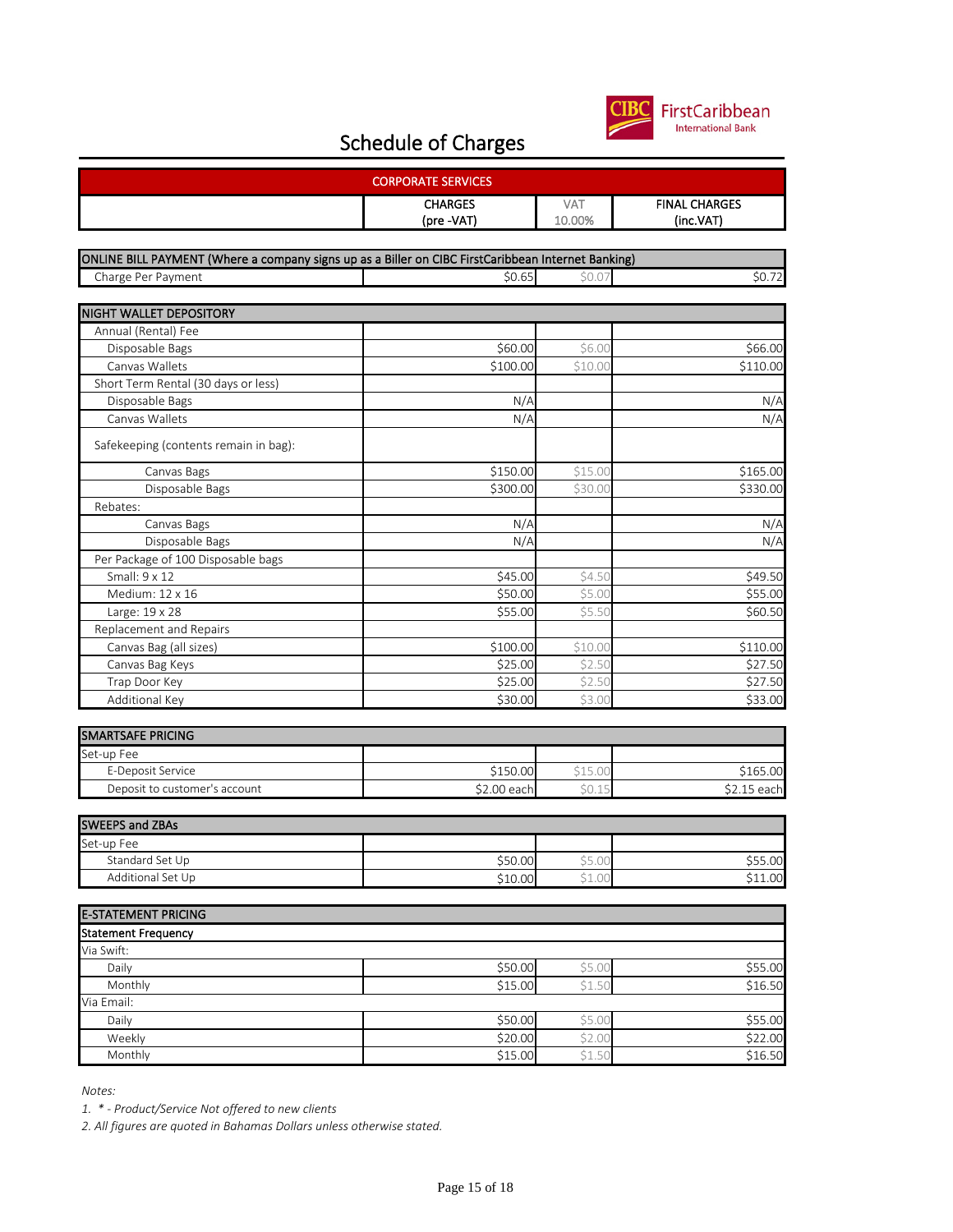

| <b>TRADE SERVICES</b>                      |                         |                            |                          |  |
|--------------------------------------------|-------------------------|----------------------------|--------------------------|--|
|                                            | <b>CHARGES</b>          | <b>VAT</b>                 | <b>FINAL CHARGES</b>     |  |
|                                            | (pre -VAT)              | 10.00%                     | (inc.VAT)                |  |
| <b>BONDS, INDEMNITIES &amp; GUARANTEES</b> |                         |                            |                          |  |
| Performance Bonds                          | 1.25% p.a. Min \$125.00 | $0.125\%$ p.a. Min \$12.50 | 1.375% p.a. Min \$137.50 |  |
| Guarantee Bonds                            | 1.25% p.a. Min \$125.00 | 0.125% p.a. Min \$12.50    | 1.375% p.a. Min \$137.50 |  |

| LETTERS OF CREDIT : EXPORT (Inward) CLEAN & DOCUMENTARY |                                    |                                   |                                 |
|---------------------------------------------------------|------------------------------------|-----------------------------------|---------------------------------|
| Acceptance                                              | N/A                                |                                   | N/A                             |
| <b>Advising Credits</b>                                 | \$75.00                            | \$7.50                            | \$82.50                         |
| Amendments to credits                                   | \$50.00                            | \$5.00                            | \$55.00                         |
|                                                         |                                    |                                   |                                 |
| Confirming irrevocable credits                          | 1% per month Min \$100.00          | 0.10% per month Min \$10.00       | 1.10% per month Min \$110.00    |
|                                                         | (includes advising fee)            | (includes advising fee)           | (includes advising fee)         |
| Transferable and divisible credits                      | 1% per month Min \$50.00 (includes | 0.10% per month Min \$5.00        | 1.10% per month Min \$55.00     |
|                                                         | advising fee)                      | (includes advising fee)           | (includes advising fee)         |
| Negotiation - Sight or Tenor drawings                   | $0.5\%$ Min. \$50.00 + interest +  | $0.05\%$ Min. \$5.00 + interest + | 0.55% Min. \$55.00 + interest + |
|                                                         | exchange                           | exchange                          | exchange                        |

| LETTERS OF CREDIT : IMPORT (Outward) CLEAN & DOCUMENTARY |                                     |                                        |                                         |
|----------------------------------------------------------|-------------------------------------|----------------------------------------|-----------------------------------------|
| Acceptance                                               | No Charge                           |                                        | No Charge                               |
| Establishment Commission:                                |                                     |                                        |                                         |
| First Quarter                                            | 1.25% Min \$35.00                   | 0.125% Min \$3.50                      | 1.375% Min \$38.50                      |
| Each additional month (or part thereof)                  | 0.375% Min \$50.00                  | 0.0375% Min \$5.00                     | 0.4125% Min \$55.00                     |
| Sight to 3 days:                                         |                                     |                                        |                                         |
| First Quarter                                            | Value up to \$100k - 1.25% Min \$25 | Value up to \$100k - 0.125% Min \$2.50 | Value up to \$100k - 1.375% Min \$27.50 |
|                                                          | Value over \$100k - 0.5% Min \$100  | Value over \$100k - 0.05% Min \$10.00  | Value over \$100k - 0.55% Min \$110.00  |
| Each additional month (or part thereof)                  | \$25.00                             | \$2.50                                 | \$27.50                                 |
| Term - Max 1 year                                        | No Charge                           |                                        | No Charge                               |
| Amendments, Extensions and Increases:                    |                                     |                                        |                                         |
| Amendments                                               | \$35.00                             | \$3.50                                 | \$38.50                                 |
| <b>Extensions</b>                                        | 0.25% per mth Min \$25.00           | 0.025% per mth Min \$2.50              | 0.275% per mth Min \$27.50              |
| Increases                                                | 1.25% Min \$100.00                  | 0.125% Min \$10.00                     | 1.375% Min \$110.00                     |
| <b>Revolving Credits</b>                                 | Establishment commission applies    |                                        | Establishment commission applies        |
| Branch or corresponding charges                          | Expenses recovered from client      |                                        | Expenses recovered from client          |
| Clean Encashment Credits:                                |                                     |                                        |                                         |
| Within the Bahamas                                       | 1.5%, Min \$25.00                   | 0.15%, Min \$2.50                      | 1.65%, Min \$27.50                      |
| With correspondents                                      | 1% + \$5.00 per drawing Min \$25.00 | $0.10\% + $0.50$ per drawing Min       | $1.10\% + $5.50$ per drawing Min        |
|                                                          |                                     | \$2.50                                 | \$27.50                                 |
| Interest on Drawings:                                    |                                     |                                        |                                         |
| Transit                                                  | Overdraft Rate                      |                                        | Overdraft Rate                          |
| Clean Encashment Credits                                 | No charge                           |                                        | No Charge                               |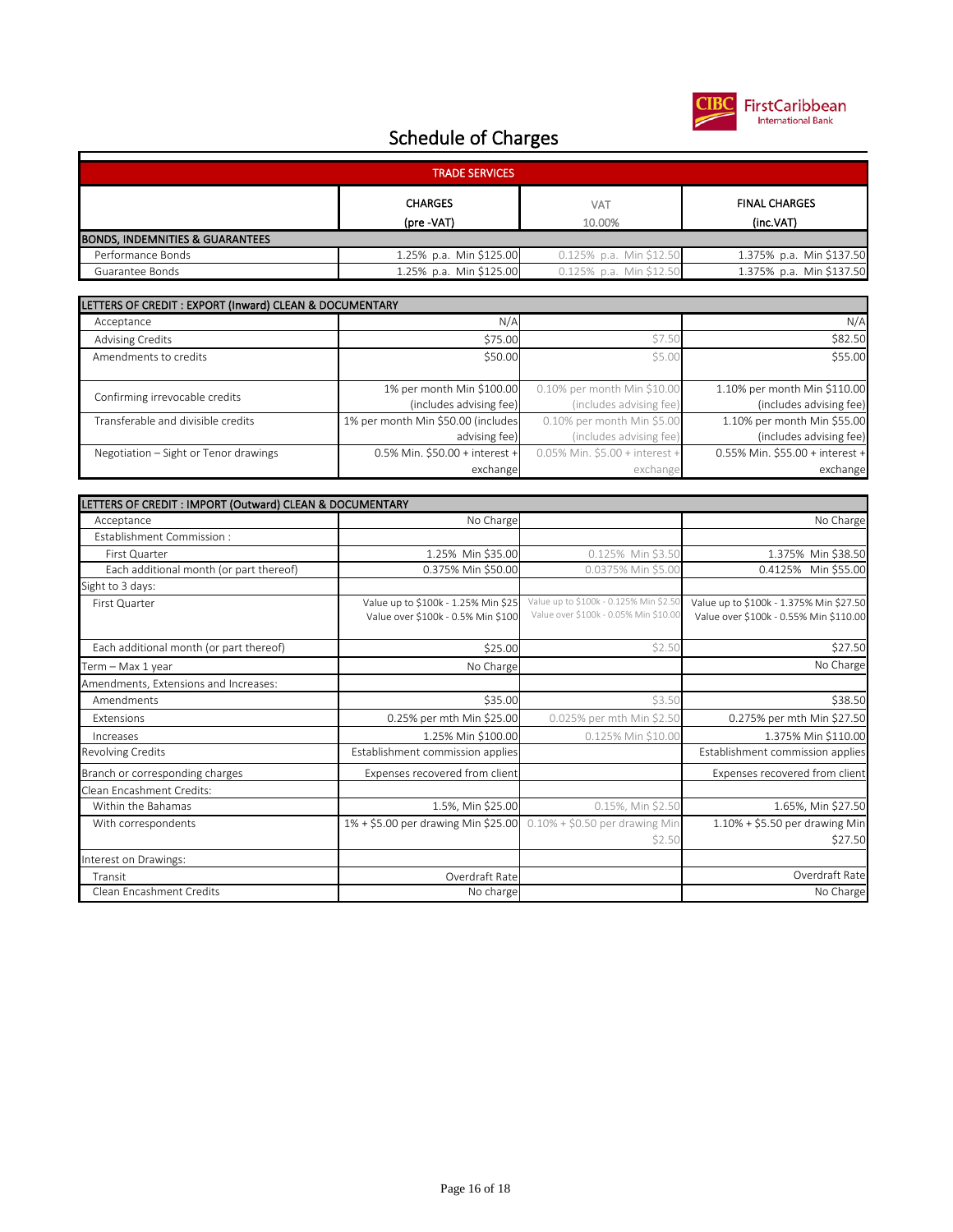

| <b>TRADE SERVICES</b>                                                 |                                                                                        |                                             |                                                       |
|-----------------------------------------------------------------------|----------------------------------------------------------------------------------------|---------------------------------------------|-------------------------------------------------------|
|                                                                       | <b>CHARGES</b>                                                                         | <b>VAT</b>                                  | <b>FINAL CHARGES</b>                                  |
|                                                                       | (pre -VAT)                                                                             | 10.00%                                      | (inc.VAT)                                             |
| DOCUMENTARY COLLECTIONS (IMPORT & EXPORT)                             |                                                                                        |                                             |                                                       |
| Outward:                                                              |                                                                                        |                                             |                                                       |
| Clean:                                                                |                                                                                        |                                             |                                                       |
| Up to \$25,000.00                                                     | $0.5\%$ Min \$25.00 + wire/draft fees                                                  | 0.05% Min \$2.50 + wire/draft               | 0.55% Min \$27.50 + wire/draft fees                   |
| \$25,001 - \$100,000                                                  | 0.25% Min \$65.00 + wire/draft fees                                                    | 0.025% Min \$6.50 + wire/draft<br>tees      | 0.275% Min \$71.50 + wire/draft fees                  |
| \$100,001 - \$500,000                                                 | 0.0625% Min \$300.00 + wire/draft<br>fees                                              | 0.00625% Min \$30.00 +<br>wire/draft fees   | 0.069% Min \$330.00 + wire/draft<br>fees              |
| Over \$500,000                                                        | 0.0625% Min \$300.00 + wire/draft<br>fees                                              | 0.00625% Min \$30.00 +<br>wire/draft fees   | 0.069% Min \$330.00 + wire/draft<br>fees              |
| Inward:                                                               |                                                                                        |                                             |                                                       |
| Interest Charge - Local / Foreign Currency                            | N/A                                                                                    |                                             | N/A                                                   |
| Collection Commission                                                 | 0.75% Min \$25.00 + expenses                                                           | 0.075% Min \$2.50 + expenses                | 0.825% Min \$27.50 + expenses                         |
| Exchange Charge - Sight or Tenor                                      | At prevailing rate                                                                     |                                             | At prevailing rate                                    |
| Holding Commission:                                                   |                                                                                        |                                             |                                                       |
| Up to \$10,000                                                        | 1% Min \$25.00                                                                         | 0.10% Min \$2.50                            | 1.10% Min \$27.50                                     |
| Over \$10,000                                                         | 0.5% Min \$100.00                                                                      | 0.05% Min \$10.00                           | 0.55% Min \$110.00                                    |
| Delivery Order Charges                                                | 1% Min \$25.00                                                                         | 0.10% Min \$2.50                            | 1.02% Min \$27.50                                     |
| Sight Bills (commencing month after arrival of<br>goods)              | \$25.00 per month or part                                                              | \$2.50 per month or part                    | \$27.50 per month or part                             |
| Matured / Accepted Bills (commencing month after<br>arrival of goods) | \$25.00 per month or part                                                              | \$2.50 per month or part                    | \$27.50 per month or part                             |
| Guarantees re Missing Bills of Lading                                 | 0.75% Min \$25.00                                                                      | 0.825% Min \$2.50                           | 0.825% Min \$27.50                                    |
| Shipping Guarantees:                                                  |                                                                                        |                                             |                                                       |
| First 3 months or part thereof                                        | 0.5% Min \$25.00                                                                       | 0.05% Min \$2.50                            | 0.55% Min \$27.50                                     |
| Each Additional month                                                 | 0.5% Min \$25.00                                                                       | 0.05% Min \$2.50                            | 0.55% Min \$27.50                                     |
| Payments to Agents                                                    | N/a                                                                                    | N/a                                         | $N/\tilde{c}$                                         |
| Return (of Documents) Charges                                         | \$25.00 + holding charges                                                              | \$2.50 + holding charges                    | \$27.50 + holding charges                             |
| Storage of Goods (customs bonds)                                      | 1.25% p.a Min \$50.00                                                                  | 0.125% p.a Min \$5.00                       | 1.3750% p.a Min \$55.00                               |
| Extending due date or altering Tenor of Bill                          | \$15.00                                                                                | \$1.50                                      | \$16.50                                               |
| Bills paid in installments                                            | \$15.00 per installment + holding + \$1.50 per installment + holding<br>return charges | + return charges                            | \$16.50 per installment + holding +<br>return charges |
| Re-shipping of Goods                                                  | \$75.00 + relevant charges                                                             | \$7.50 + relevant charges                   | \$82.50 + relevant charges                            |
| Endorsement of Shipping Documents as Attorney                         | \$10.00                                                                                | \$1.00                                      | \$11.00                                               |
| <b>Endorsement of Parcel Post Notice</b>                              | \$10.00                                                                                | \$1.00                                      | \$11.00                                               |
| Certificate of Transfer of Title to Goods                             | N/a                                                                                    | N/a                                         | N/a                                                   |
| Statement of Past Due Bills                                           | N/a                                                                                    | N/a                                         | N/a                                                   |
| Insurance of Goods                                                    | \$2.00 per \$100.00 p.a. payable<br>monthly                                            | \$0.20 per \$100.00 p.a. payable<br>monthly | \$2.20 per \$100.00 p.a. payable<br>monthly           |